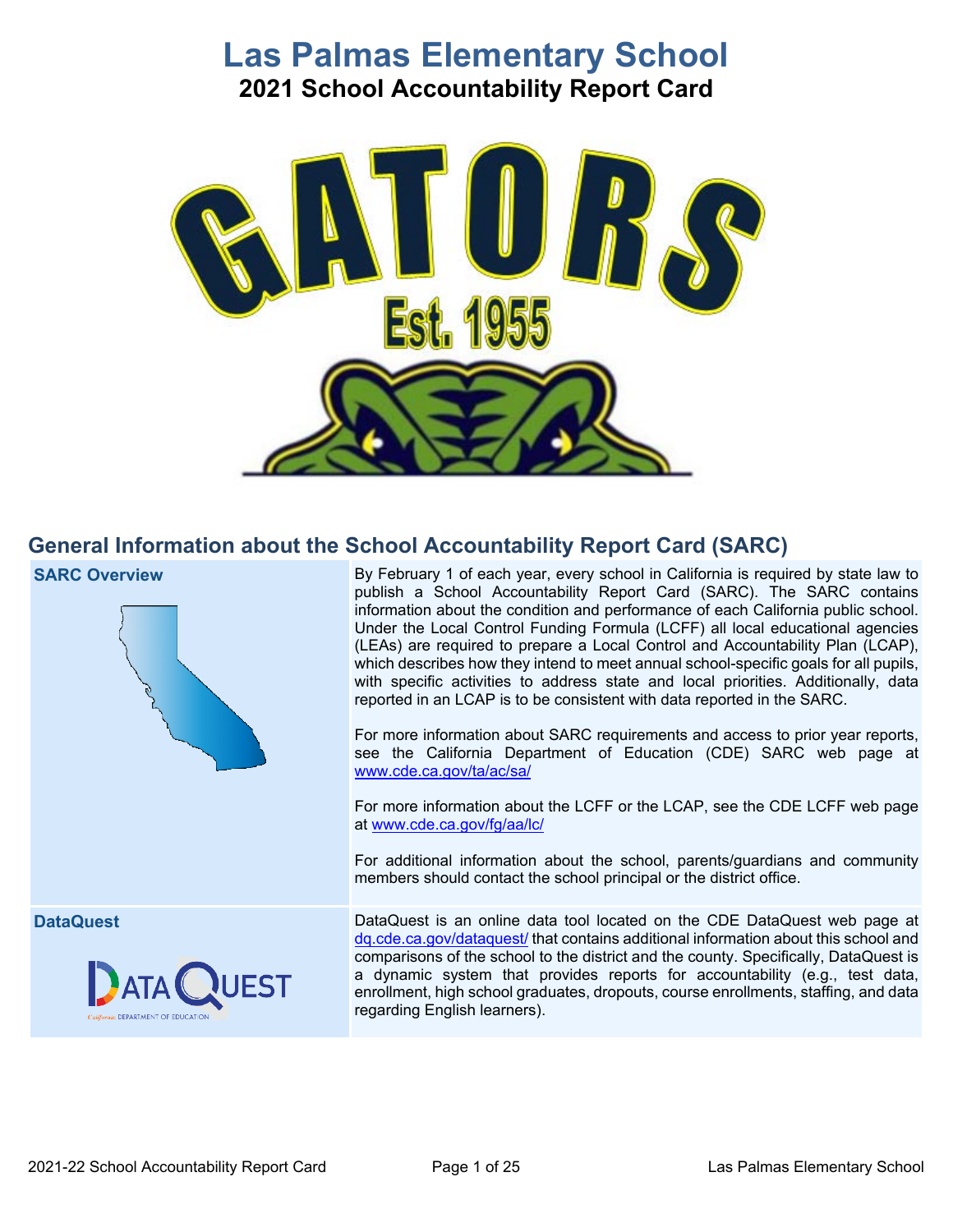### **California School Dashboard**



**Internet Access** 

 California's diverse student population. The Dashboard contains reports that The California School Dashboard (Dashboard) [www.caschooldashboard.org/](http://www.caschooldashboard.org/)  reflects California's new accountability and continuous improvement system and provides information about how LEAs and schools are meeting the needs of display the performance of LEAs, schools, and student groups on a set of state and local measures to assist in identifying strengths, challenges, and areas in need of improvement.

Internet access is available at public libraries and other locations that are publicly accessible (e.g., the California State Library). Access to the Internet at libraries and public locations is generally provided on a first-come, first-served basis. Other use restrictions may include the hours of operation, the length of time that a workstation may be used (depending on availability), the types of software programs available on a workstation, and the ability to print documents.

# **2021-22 School Contact Information**

| <b>School Name</b>                                 | Las Palmas Elementary School |  |  |  |
|----------------------------------------------------|------------------------------|--|--|--|
| <b>Street</b>                                      | 1900 E. 18th Street          |  |  |  |
| City, State, Zip                                   | National City, CA 91950      |  |  |  |
| <b>Phone Number</b>                                | $(619)$ 336-8500             |  |  |  |
| Principal                                          | Sonia Ruan                   |  |  |  |
| <b>Email Address</b>                               | sruan@nsd.us                 |  |  |  |
| <b>School Website</b>                              | www.nsd.us                   |  |  |  |
| County-District-School (CDS) Code 37-68221-6038780 |                              |  |  |  |

# **2021-22 District Contact Information**

| <b>District Name</b>            | National School District |  |  |  |
|---------------------------------|--------------------------|--|--|--|
| <b>Phone Number</b>             | $(619)$ 336-7500         |  |  |  |
| Superintendent                  | Dr. Leighangela Brady    |  |  |  |
| <b>Email Address</b>            | lbrady@nsd.us            |  |  |  |
| <b>District Website Address</b> | www.nsd.us               |  |  |  |

# **2021-22 School Overview**

 Las Palmas School is located in National City, California, a close-knit community south of San Diego. Las Palmas is a preschool to sixth grade elementary school. Fifty-four percent of our students are English Language Learners and all of our students meet low-income criteria. The staff consists of 22 certificated teachers, 3 special ed teachers, 4 impact teachers, 15 classified employees and 6 support staff. special education classrooms.

#### School Mission Statement and Core Values

 caring, respectful, and work together to provide a high-quality education for all children. We believe in the cumulative, purposeful effect of our instruction. We care deeply about our students' education before they come to our classrooms, for the temporary time they are with us, and long after they leave us. Our goal is to provide a nurturing environment that will promote lifelong learners and contributors to our society. We believe in our National School District's three Core Values. La Palmas School is more than an elementary school. It is an educational community. The staff, students, and their families are

#### "Children First"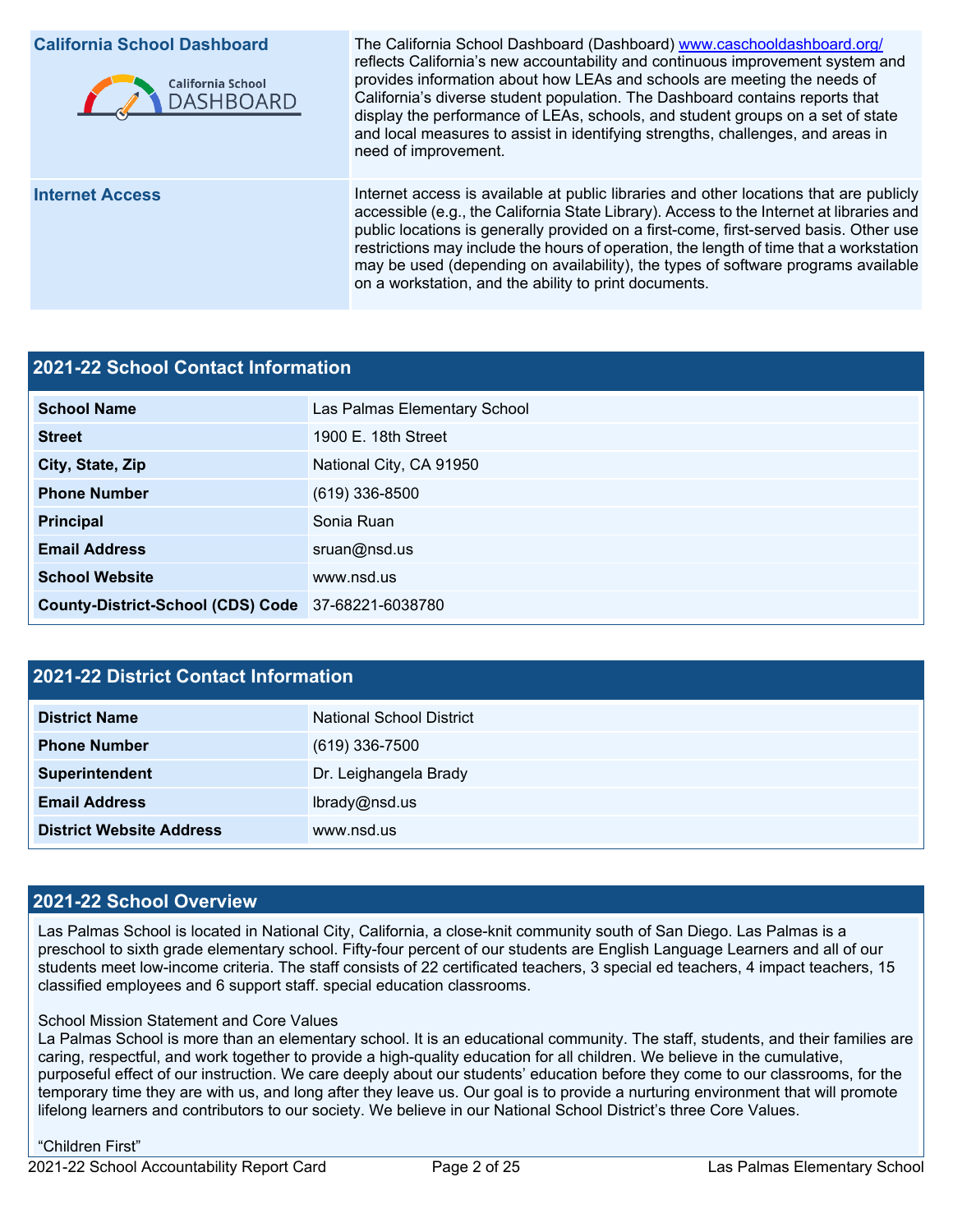### Message from Principal, Sonia Ruan

Welcome to Las Palmas School! We, at Las Palmas, strive for excellence in education and will provide an inspiring, safe, and challenging environment for all children. It is our goal to "Create Successful Learners Now!" During the Corona Virus Pandemic, our entire school community united in our efforts to continue supporting all our families. Las Palmas has an excellent staff of teachers, instructional aides, and support staff who are committed to creating the best possible educational experience for your children. Our efforts have been focused on the improvement of student achievement at all levels and for all children. Las Palmas has an amazing Parent Teacher Association. We are thankful to have such a core group of dedicated parents to help us support our educational program.

You, the parents, and community members, are always welcome at Las Palmas. Join us as we continue to create a school where all of our students are successful.

# **About this School**

| 2020-21 Student Enrollment by Grade Level |                                              |  |  |  |
|-------------------------------------------|----------------------------------------------|--|--|--|
| <b>Grade Level</b>                        | <b>Number of Students</b>                    |  |  |  |
| Kindergarten                              | 76                                           |  |  |  |
| Grade 1                                   | 73                                           |  |  |  |
| Grade 2                                   | 78                                           |  |  |  |
| Grade 3                                   | 85                                           |  |  |  |
| Grade 4                                   | 84                                           |  |  |  |
| Grade 5                                   | 85                                           |  |  |  |
| Grade 6                                   | 85                                           |  |  |  |
| <b>Total Enrollment</b>                   | 566                                          |  |  |  |
|                                           |                                              |  |  |  |
| 2021-22 School Accountability Report Card | Page 3 of 25<br>Las Palmas Elementary School |  |  |  |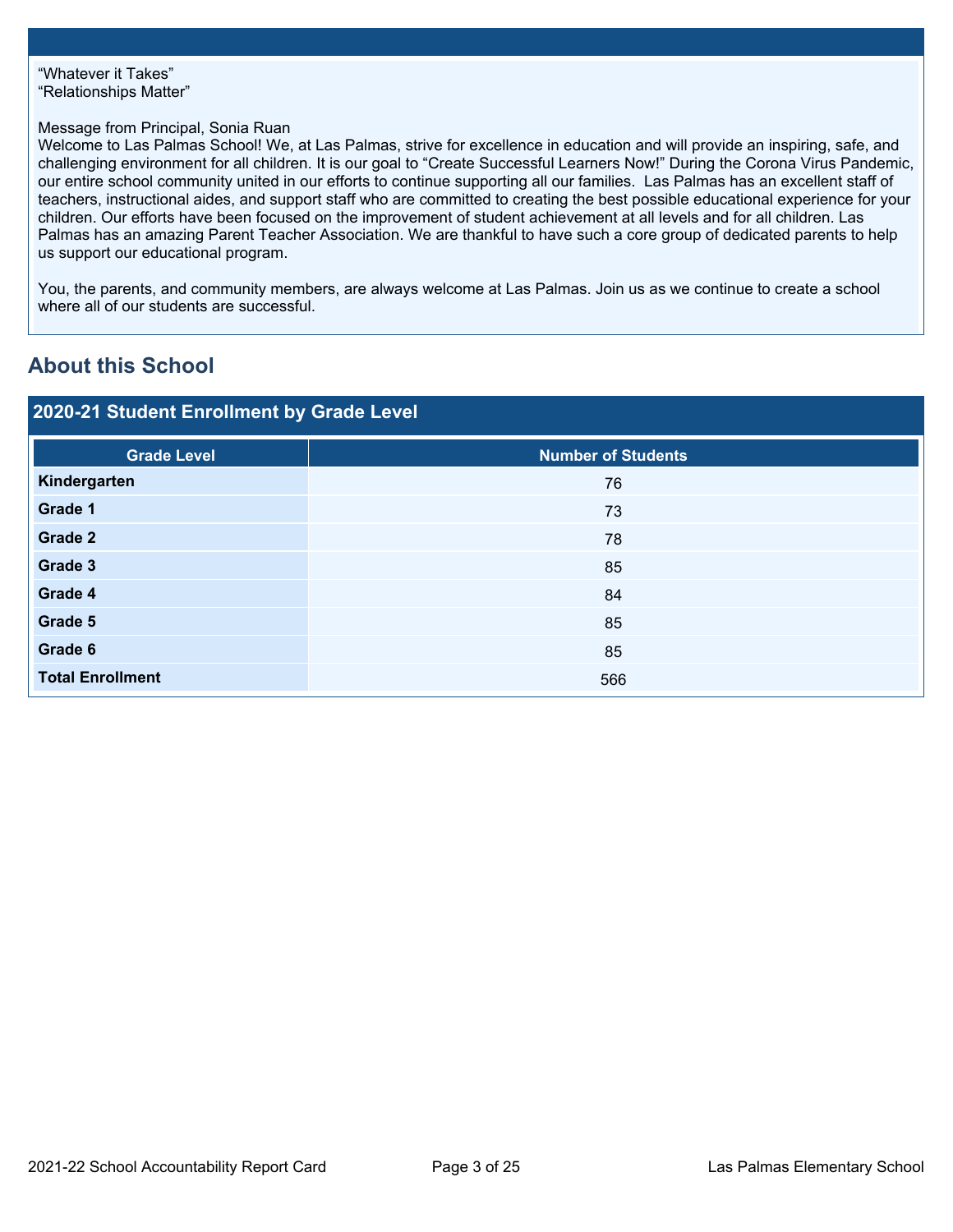# **2020-21 Student Enrollment by Student Group**

| <b>Student Group</b>                   | <b>Percent of Total Enrollment</b> |
|----------------------------------------|------------------------------------|
| <b>Female</b>                          | 45.8                               |
| <b>Male</b>                            | 54.1                               |
| American Indian or Alaska Native       | 0.2                                |
| <b>Black or African American</b>       | 0.5                                |
| <b>Filipino</b>                        | 9.5                                |
| <b>Hispanic or Latino</b>              | 84.5                               |
| Native Hawaiian or Pacific Islander    | 0.4                                |
| <b>Two or More Races</b>               | 2.5                                |
| <b>White</b>                           | 2.1                                |
| <b>English Learners</b>                | 44.7                               |
| <b>Foster Youth</b>                    | 0.2                                |
| <b>Homeless</b>                        | 2.5                                |
| <b>Socioeconomically Disadvantaged</b> | 72.8                               |
| <b>Students with Disabilities</b>      | 12.7                               |
|                                        |                                    |

# **A. Conditions of Learning State Priority: Basic**

The SARC provides the following information relevant to the State priority: Basic (Priority 1):

- Degree to which teachers are appropriately assigned and fully credentialed in the subject area and for the pupils they are teaching;
- Pupils have access to standards-aligned instructional materials; and
- School facilities are maintained in good repair

page at <https://www.cde.ca.gov/pd/ee/teacherequitydefinitions.asp> Note: For more information refer to the Updated Teacher Equity Definitions web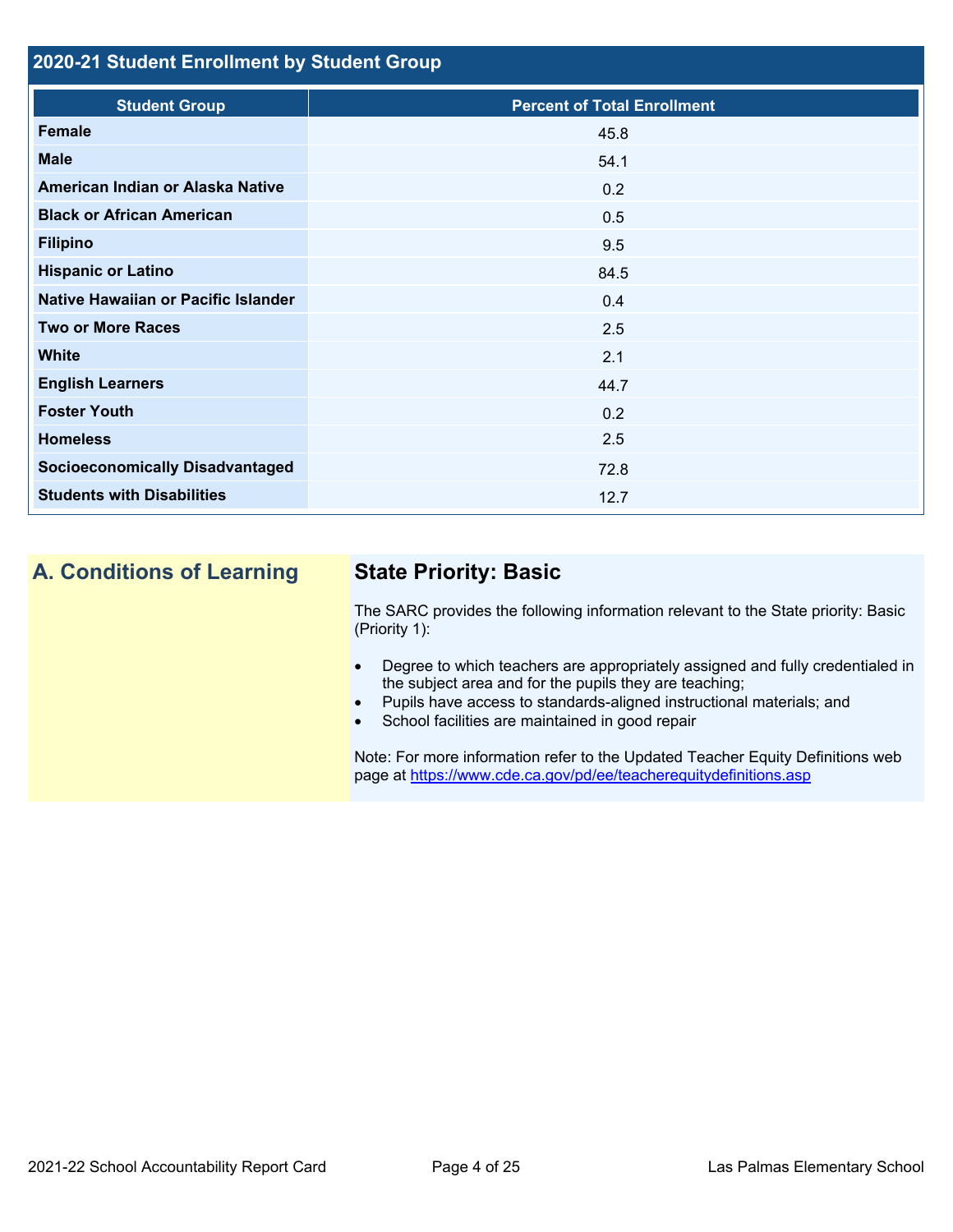| 2019-20 Teacher Preparation and Placement                                                                                                                                                                                                                                                                                                                                                                                                                         |         |  |  |
|-------------------------------------------------------------------------------------------------------------------------------------------------------------------------------------------------------------------------------------------------------------------------------------------------------------------------------------------------------------------------------------------------------------------------------------------------------------------|---------|--|--|
| <b>Authorization/Assignment</b>                                                                                                                                                                                                                                                                                                                                                                                                                                   | 2019-20 |  |  |
| Fully (Preliminary or Clear) Credentialed for Subject and Student Placement (properly assigned)                                                                                                                                                                                                                                                                                                                                                                   |         |  |  |
| Intern Credential Holders Properly Assigned                                                                                                                                                                                                                                                                                                                                                                                                                       |         |  |  |
| Teachers Without Credentials and Misassignments ("ineffective" under ESSA)                                                                                                                                                                                                                                                                                                                                                                                        |         |  |  |
| Credentialed Teachers Assigned Out-of-Field ("out-of-field" under ESSA)                                                                                                                                                                                                                                                                                                                                                                                           |         |  |  |
| <b>Unknown</b>                                                                                                                                                                                                                                                                                                                                                                                                                                                    |         |  |  |
| <b>Total Teaching Positions</b>                                                                                                                                                                                                                                                                                                                                                                                                                                   |         |  |  |
| Note: The data in this table is based on Full Time Equivalent (FTE) status. One FTE equals one staff member working full time;<br>one FTE could also represent two staff members who each work 50 percent of full time. Additionally, an assignment is defined as<br>a position that an educator is assigned to based on setting, subject, and grade level. An authorization is defined as the services<br>that an educator is authorized to provide to students. |         |  |  |
|                                                                                                                                                                                                                                                                                                                                                                                                                                                                   |         |  |  |
| 2019-20 Teachers Without Credentials and Misassignments (considered "ineffective" under ESSA)                                                                                                                                                                                                                                                                                                                                                                     |         |  |  |
| <b>Authorization/Assignment</b>                                                                                                                                                                                                                                                                                                                                                                                                                                   | 2019-20 |  |  |
| <b>Permits and Waivers</b>                                                                                                                                                                                                                                                                                                                                                                                                                                        |         |  |  |
| <b>Misassignments</b>                                                                                                                                                                                                                                                                                                                                                                                                                                             |         |  |  |
| <b>Vacant Positions</b>                                                                                                                                                                                                                                                                                                                                                                                                                                           |         |  |  |

| 2019-20 Teachers Without Credentials and Misassignments (considered "ineffective" under ESSA) |         |  |  |
|-----------------------------------------------------------------------------------------------|---------|--|--|
| <b>Authorization/Assignment</b>                                                               | 2019-20 |  |  |
| <b>Permits and Waivers</b>                                                                    |         |  |  |
| <b>Misassignments</b>                                                                         |         |  |  |
| <b>Vacant Positions</b>                                                                       |         |  |  |
| <b>Total Teachers Without Credentials and Misassignments</b>                                  |         |  |  |

| 2019-20 Credentialed Teachers Assigned Out-of-Field (considered "out-of-field" under ESSA) |
|--------------------------------------------------------------------------------------------|
|--------------------------------------------------------------------------------------------|

| <b>Indicator</b>                                       | 2019-20 |
|--------------------------------------------------------|---------|
| Credentialed Teachers Authorized on a Permit or Waiver |         |
| <b>Local Assignment Options</b>                        |         |
| <b>Total Out-of-Field Teachers</b>                     |         |

# **2019-20 Class Assignments**

| Indicator                                                                                                                                     | 2019-20 |
|-----------------------------------------------------------------------------------------------------------------------------------------------|---------|
| <b>Misassignments for English Learners</b><br>(a percentage of all the classes with English learners taught by teachers that are misassigned) |         |
| No credential, permit or authorization to teach                                                                                               |         |
| (a percentage of all the classes taught by teachers with no record of an authorization to teach)                                              |         |

| 2021-22 Quality, Currency, Availability of Textbooks and Other Instructional Materials |            |  |  |
|----------------------------------------------------------------------------------------|------------|--|--|
| Year and month in which the data were collected                                        | 08/25/2021 |  |  |
|                                                                                        |            |  |  |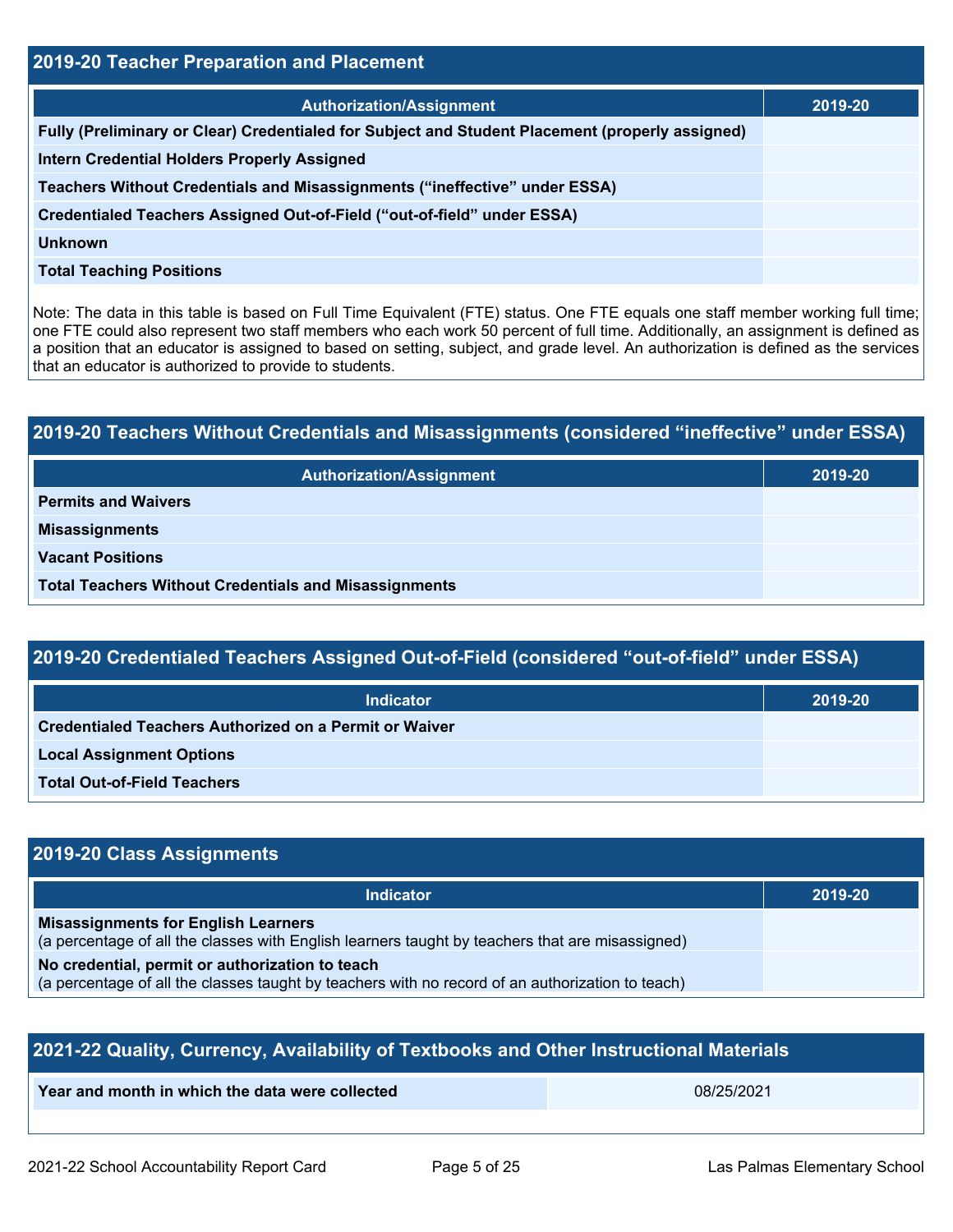| <b>Subject</b>                                         | <b>Textbooks and Other Instructional Materials/year of</b><br><b>Adoption</b>                   | <b>From</b><br><b>Most</b><br><b>Recent</b><br><b>Adoption</b> | <b>Percent</b><br><b>Students</b><br><b>Lacking Own</b><br><b>Assigned</b><br>Copy |
|--------------------------------------------------------|-------------------------------------------------------------------------------------------------|----------------------------------------------------------------|------------------------------------------------------------------------------------|
| <b>Reading/Language Arts</b>                           | Benchmark Advance 2018<br>Benchmark Adelante 2018<br>American Reading Company 2018              | Yes                                                            | $0\%$                                                                              |
| <b>Mathematics</b>                                     | Houghton-Mifflin-Harcourt<br>California GO MATH, University California Irvine Math<br>2015/2016 | Yes                                                            | $0\%$                                                                              |
| <b>Science</b>                                         | McGraw-Hill - (Eng.) CA Science (Span.) CA Ciencias<br>2008/2009                                | Yes                                                            | 0%                                                                                 |
| <b>History-Social Science</b>                          | H. M. Harcourt Reflections<br>2007/2008                                                         | Yes                                                            | $0\%$                                                                              |
| <b>Foreign Language</b>                                | Benchmark Advanced/Adelante for English Language<br>Development<br>2020                         | Yes                                                            | $0\%$                                                                              |
| <b>Health</b>                                          |                                                                                                 |                                                                |                                                                                    |
| <b>Visual and Performing Arts</b>                      |                                                                                                 |                                                                |                                                                                    |
| <b>Science Laboratory Equipment</b><br>$(grades 9-12)$ |                                                                                                 |                                                                |                                                                                    |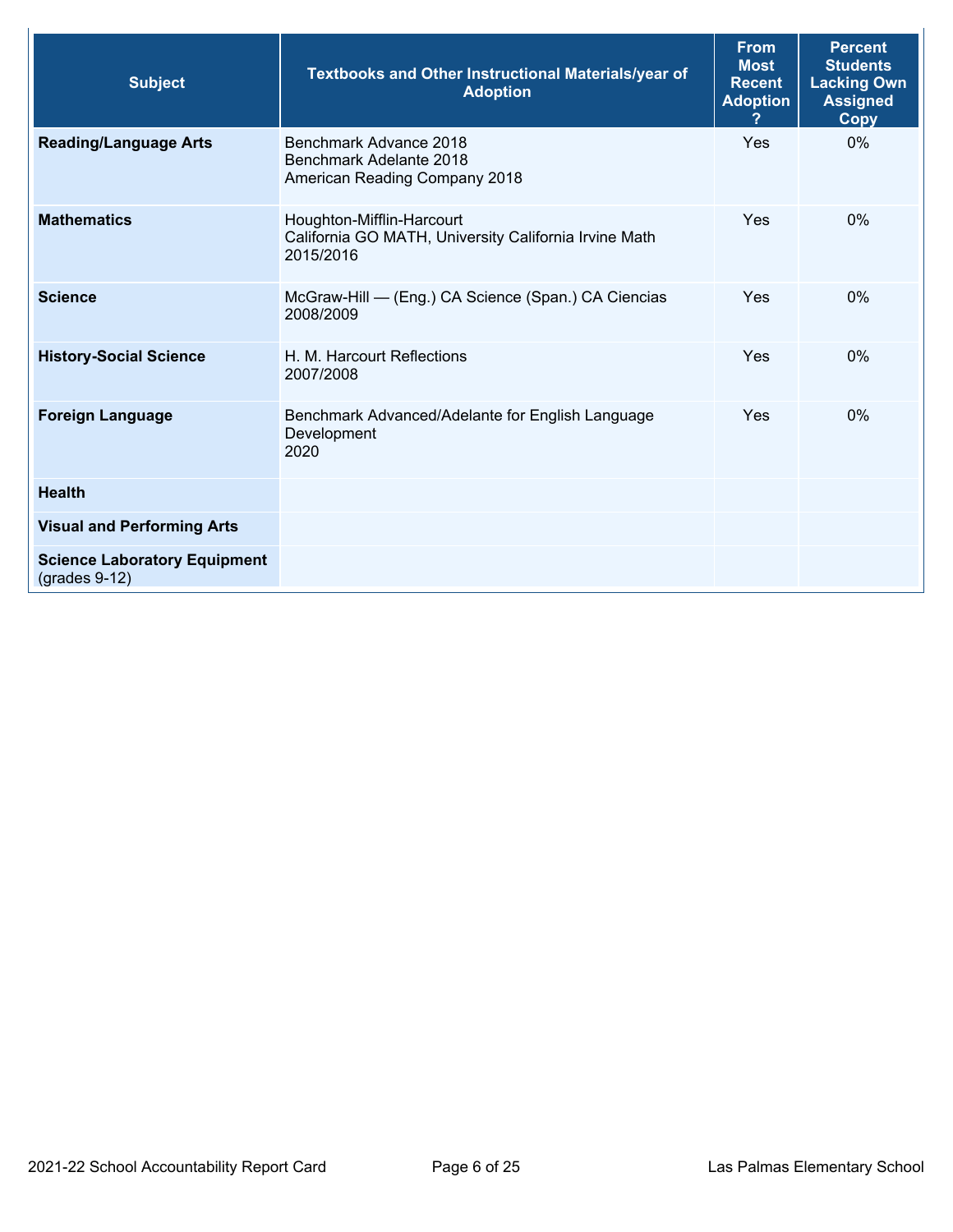# **School Facility Conditions and Planned Improvements**

 Las Palmas' main campus was built in 1955. Since our opening the following major renovations or improvements have been addressed:

- 1993 Modernization consisting of new flooring, ceilings, lights, electrical, insulation, windows, painting, and cabinetry
- 1997 Relocatables were added to support class size reduction
- 1998 Relocatables were added to support class size reduction

Ongoing - The school is highly maintained with new paint, plants, flowers, grass and new playground equipment.

- 2006 A Computer Lab Relocatable building was added
- 2015 A high speed and wireless network were added to every classroom on the site.
- 2016 Air conditioning was added to all original buildings, including every classroom on the site. Additionally, the electrical and the fire alarm systems were upgraded to support the air conditioning and one-to-one computing.
- 2017 and 2018 Exterior walls have been removed and replaced on many of the portable buildings on the site.

Las Palmas currently has 18 regular classrooms and 17 relocatable buildings

 heating. This work was made possible through Proposition N school bond funds that were approved by the citizens of National During the summer of 2016, Las Palmas's main buildings were refurbished and updated with modern air-conditioning and City in 2014.

#### Maintenance and Repair

District maintenance staff ensures that the repairs necessary to keep the school in good repair and working order are completed in a timely manner. A work order process is used to ensure efficient service and that emergency repairs are given the highest priority.

#### Cleaning Process and Schedule

 We have made a conscientious effort to provide a clean and attractive campus. Students are encouraged to have pride in their A summary of these standards is available at the school office or at the district maintenance office. The principal works daily with the custodial staff and the custodial supervisor to develop cleaning schedules to ensure a clean and safe school. school and keep the campus clean. The District Governing Board has adopted cleaning standards for all schools in the district.

#### The Facilities Inspection Tool (FIT)

 addressed. Items that involve asphalt, roofing, flooring or painting are addressed through the District's deferred maintenance program. All other items are expedited into the National School District work order system and repaired by our maintenance The FIT is used on a yearly basis to identify facility needs and repairs. All items found in need of repair on the FIT are department.

| Year and month of the most recent FIT report                        |              |  | 8/4/2021                        |                                                                                                                               |
|---------------------------------------------------------------------|--------------|--|---------------------------------|-------------------------------------------------------------------------------------------------------------------------------|
| <b>System Inspected</b>                                             | Rate<br>Good |  | Rate   Rate<br><b>Fair Poor</b> | <b>Repair Needed and Action Taken or Planned</b>                                                                              |
| <b>Systems:</b><br>Gas Leaks, Mechanical/HVAC, Sewer                | X            |  |                                 |                                                                                                                               |
| Interior:<br>Interior Surfaces                                      | X            |  |                                 | <b>Furnace Room: Dirty</b><br>Multipurpose: Flooring needs to be replaced<br>Action Taken: Work orders submitted for repairs. |
| <b>Cleanliness:</b><br>Overall Cleanliness, Pest/Vermin Infestation | X            |  |                                 |                                                                                                                               |
| <b>Electrical</b>                                                   | X            |  |                                 |                                                                                                                               |
| <b>Restrooms/Fountains:</b><br>Restrooms, Sinks/ Fountains          | X            |  |                                 | Kitchen RR: Damage to sewage line<br>Action Taken: Work order submitted for repair.                                           |
| Safety:<br>Fire Safety, Hazardous Materials                         | X            |  |                                 |                                                                                                                               |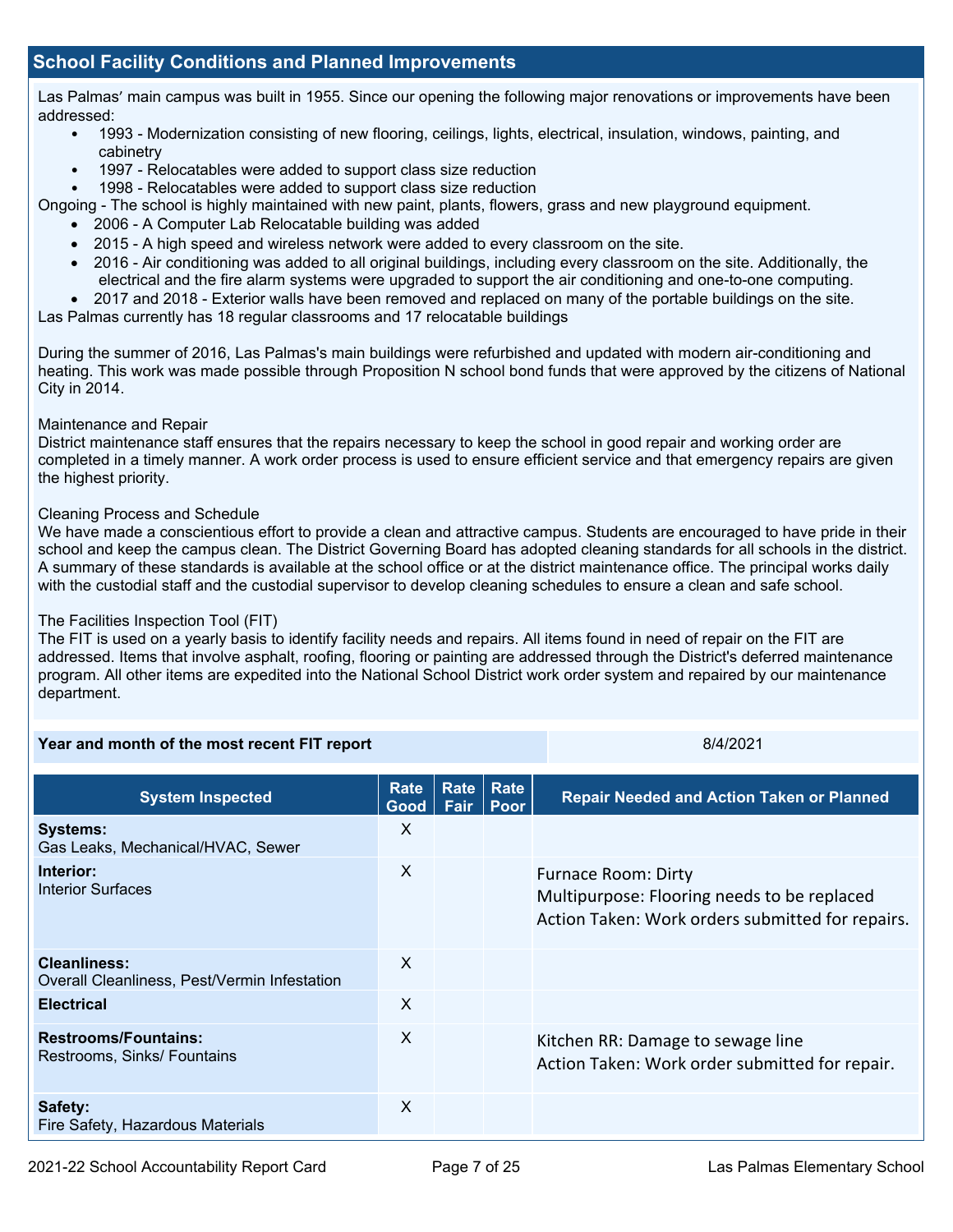| <b>School Facility Conditions and Planned Improvements</b>             |  |  |    |                         |  |  |  |
|------------------------------------------------------------------------|--|--|----|-------------------------|--|--|--|
| Structural:<br><b>Structural Damage, Roofs</b>                         |  |  |    |                         |  |  |  |
| External:<br>Playground/School Grounds, Windows/<br>Doors/Gates/Fences |  |  | X. | Playground: comment n/a |  |  |  |

| <b>Overall Facility Rate</b> |      |      |      |
|------------------------------|------|------|------|
| <b>Exemplary</b>             | Good | Fair | Poor |
|                              |      |      |      |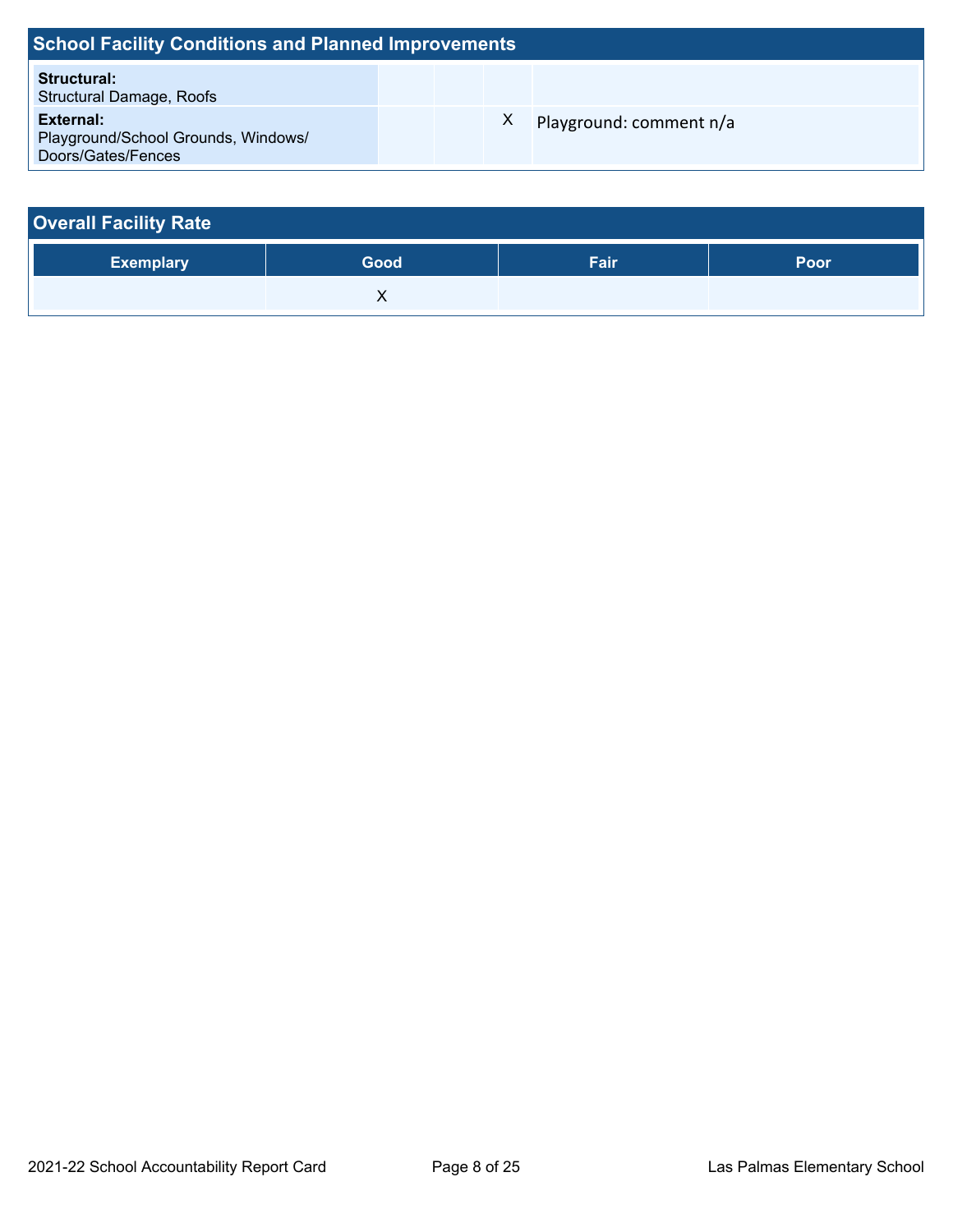# **B. Pupil Outcomes State Priority: Pupil Achievement**

The SARC provides the following information relevant to the State priority: Pupil Achievement (Priority 4):

#### **Statewide Assessments**

 (i.e., California Assessment of Student Performance and Progress [CAASPP] System includes the Smarter Balanced Summative Assessments for students in for English language arts/literacy [ELA] and mathematics given in grades three through eight and grade eleven. Only eligible students may participate in the standards, which are linked with the Common Core State Standards [CCSS] for the general education population and the California Alternate Assessments [CAAs] administration of the CAAs. CAAs items are aligned with alternate achievement students with the most significant cognitive disabilities).

The CAASPP System encompasses the following assessments and student participation requirements:

- 1. **Smarter Balanced Summative Assessments and CAAs for ELA** in grades three through eight and grade eleven.
- 2. **Smarter Balanced Summative Assessments and CAAs for mathematics**  in grades three through eight and grade eleven.
- 3. **California Science Test (CAST) and CAAs for Science** in grades five, eight, and once in high school (i.e., grade ten, eleven, or twelve).

#### **SARC Reporting in the 2020-2021 School Year Only**

Where the most viable option, LEAs were required to administer the statewide summative assessment in ELA and mathematics. Where a statewide summative assessment was not the most viable option for the LEA (or for one or more gradelevel[s] within the LEA) due to the pandemic, LEAs were allowed to report results from a different assessment that met the criteria established by the State Board of Education (SBE) on March 16, 2021. The assessments were required to be:

- Aligned with CA CCSS for ELA and mathematics;
- Available to students in grades 3 through 8, and grade 11; and
- Uniformly administered across a grade, grade span, school, or district to all eligible students.

#### **Options**

Note that the CAAs could only be administered in-person following health and safety requirements. If it was not viable for the LEA to administer the CAAs in person with health and safety guidelines in place, the LEA was directed to not administer the tests. There were no other assessment options available for the CAAs. Schools administered the Smarter Balanced Summative Assessments for ELA and mathematics, other assessments that meet the SBE criteria, or a combination of both, and they could only choose one of the following:

- Smarter Balanced ELA and mathematics summative assessments;
- Other assessments meeting the SBE criteria; or
- Combination of Smarter Balanced ELA and mathematics summative assessments and other assessments.

The percentage of students who have successfully completed courses that satisfy the requirements for entrance to the University of California and the California State University, or career technical education sequences or programs of study.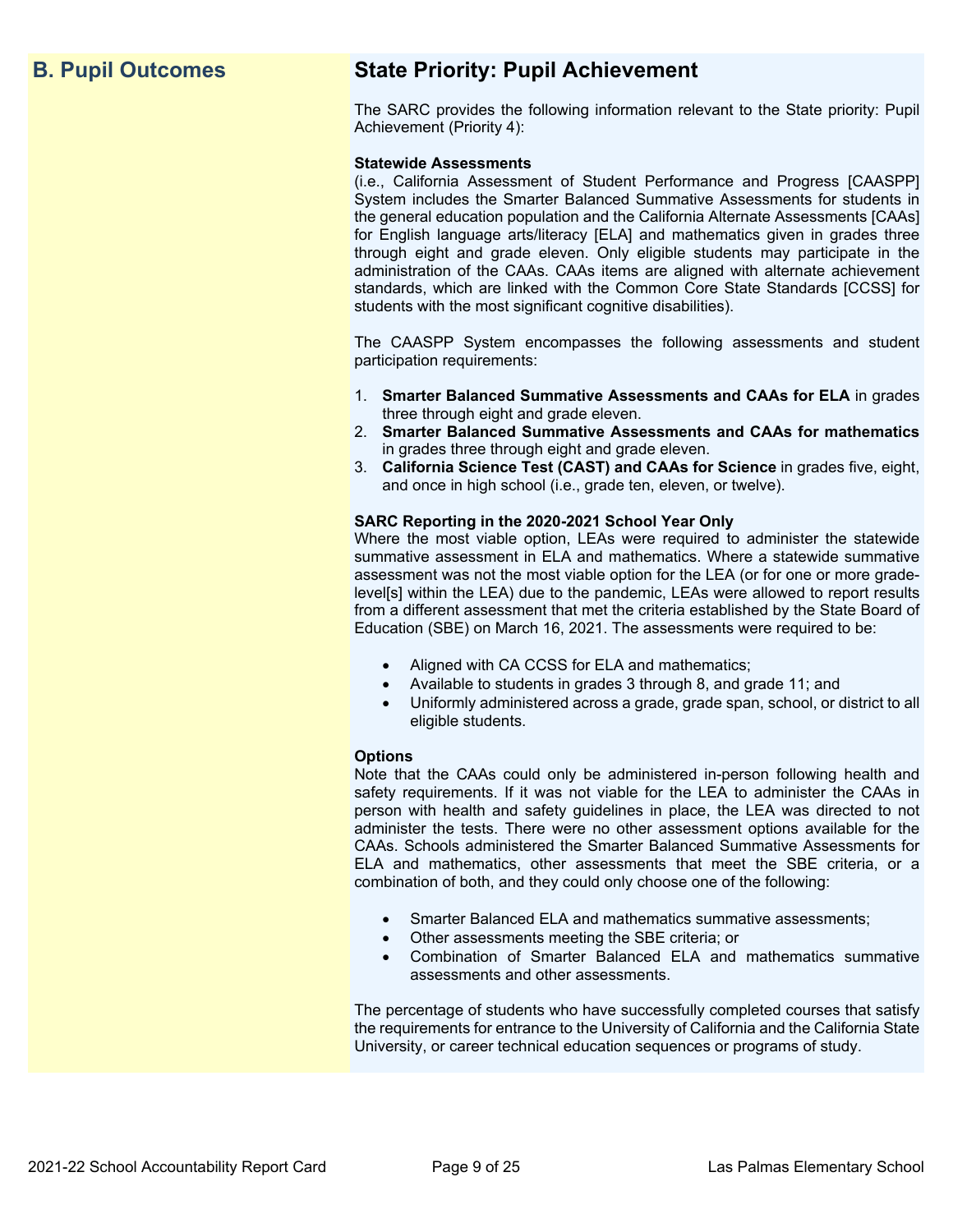# **Percentage of Students Meeting or Exceeding the State Standard on CAASPP**

 taking and completing a state-administered assessment. This table displays CAASPP test results in ELA and mathematics for all students grades three through eight and grade eleven

The 2019-2020 data cells with N/A values indicate that the 2019-2020 data are not available due to the COVID-19 pandemic and resulting summative test suspension. The Executive Order N-30-20 was issued which waived the assessment, accountability, and reporting requirements for the 2019-2020 school year.

 pandemic during the 2020-2021 school year. Where the CAASPP assessments in ELA and/or mathematics is not the most viable school, district, state are not an accurate comparison. As such, it is inappropriate to compare results of the 2020-2021 school year The 2020-2021 data cells have N/A values because these data are not comparable to other year data due to the COVID-19 option, the LEAs were allowed to administer local assessments. Therefore, the 2020-2021 data between school years for the to other school years.

| <b>Subject</b>                                                       | <b>School</b><br>2019-20 | <b>School</b><br>2020-21 | <b>District</b><br>2019-20 | <b>District</b><br>2020-21 | <b>State</b><br>2019-20 | <b>State</b><br>2020-21 |
|----------------------------------------------------------------------|--------------------------|--------------------------|----------------------------|----------------------------|-------------------------|-------------------------|
| <b>English Language Arts/Literacy</b><br>$\left($ grades 3-8 and 11) | N/A                      | N/A                      | N/A                        | N/A                        | N/A                     | N/A                     |
| <b>Mathematics</b><br>$(grades 3-8 and 11)$                          | N/A                      | N/A                      | N/A                        | N/A                        | N/A                     | N/A                     |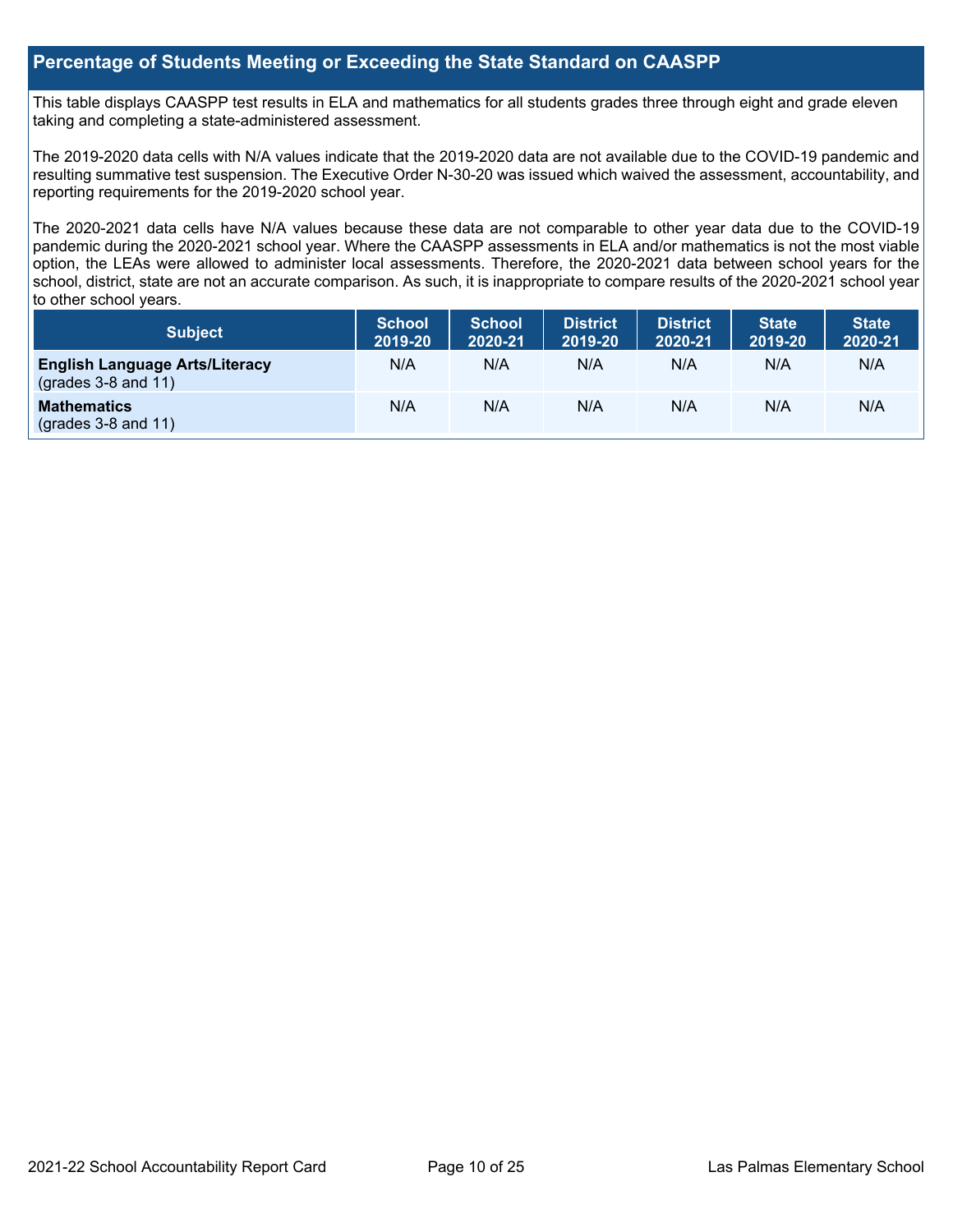# **2020-21 CAASPP Test Results in ELA by Student Group**

 and completing a state-administered assessment. The CDE will populate this table for schools in cases where the school CDE will populate this table with "NT" values, meaning this school did not test students using the CAASPP. See the local This table displays CAASPP test results in ELA by student group for students grades three through eight and grade eleven taking administered the CAASPP assessment. In cases where the school administered a local assessment instead of CAASPP, the assessment(s) table for more information.

| <b>CAASPP</b><br><b>Student Groups</b>               | <b>CAASPP</b><br><b>Total</b><br><b>Enrollment</b> | <b>CAASPP</b><br><b>Number</b><br><b>Tested</b> | <b>CAASPP</b><br><b>Percent</b><br><b>Tested</b> | <b>CAASPP</b><br><b>Percent</b><br><b>Not Tested</b> | <b>CAASPP</b><br><b>Percent</b><br>Met or<br><b>Exceeded</b> |
|------------------------------------------------------|----------------------------------------------------|-------------------------------------------------|--------------------------------------------------|------------------------------------------------------|--------------------------------------------------------------|
| <b>All Students</b>                                  | 341                                                | <b>NT</b>                                       | <b>NT</b>                                        | <b>NT</b>                                            | <b>NT</b>                                                    |
| <b>Female</b>                                        | 147                                                | <b>NT</b>                                       | <b>NT</b>                                        | <b>NT</b>                                            | <b>NT</b>                                                    |
| <b>Male</b>                                          | 194                                                | <b>NT</b>                                       | <b>NT</b>                                        | <b>NT</b>                                            | <b>NT</b>                                                    |
| American Indian or Alaska Native                     | $\overline{\phantom{a}}$                           | <b>NT</b>                                       | <b>NT</b>                                        | <b>NT</b>                                            | <b>NT</b>                                                    |
| <b>Asian</b>                                         | $\mathbf 0$                                        | $\pmb{0}$                                       | $\mathbf 0$                                      | $\mathbf 0$                                          | 0                                                            |
| <b>Black or African American</b>                     | $\overline{\phantom{a}}$                           | <b>NT</b>                                       | <b>NT</b>                                        | <b>NT</b>                                            | <b>NT</b>                                                    |
| <b>Filipino</b>                                      | 29                                                 | <b>NT</b>                                       | <b>NT</b>                                        | <b>NT</b>                                            | <b>NT</b>                                                    |
| <b>Hispanic or Latino</b>                            | 287                                                | <b>NT</b>                                       | <b>NT</b>                                        | <b>NT</b>                                            | <b>NT</b>                                                    |
| Native Hawaiian or Pacific Islander                  | $-\!$                                              | <b>NT</b>                                       | <b>NT</b>                                        | <b>NT</b>                                            | <b>NT</b>                                                    |
| <b>Two or More Races</b>                             | 13                                                 | <b>NT</b>                                       | <b>NT</b>                                        | <b>NT</b>                                            | <b>NT</b>                                                    |
| <b>White</b>                                         | $\overline{\phantom{a}}$                           | <b>NT</b>                                       | <b>NT</b>                                        | <b>NT</b>                                            | <b>NT</b>                                                    |
| <b>English Learners</b>                              | 156                                                | <b>NT</b>                                       | <b>NT</b>                                        | <b>NT</b>                                            | <b>NT</b>                                                    |
| <b>Foster Youth</b>                                  |                                                    | <b>NT</b>                                       | <b>NT</b>                                        | <b>NT</b>                                            | <b>NT</b>                                                    |
| <b>Homeless</b>                                      | 20                                                 | <b>NT</b>                                       | <b>NT</b>                                        | <b>NT</b>                                            | <b>NT</b>                                                    |
| <b>Military</b>                                      | $-\!$                                              | <b>NT</b>                                       | <b>NT</b>                                        | <b>NT</b>                                            | <b>NT</b>                                                    |
| <b>Socioeconomically Disadvantaged</b>               | 252                                                | <b>NT</b>                                       | <b>NT</b>                                        | <b>NT</b>                                            | <b>NT</b>                                                    |
| <b>Students Receiving Migrant Education Services</b> | $\mathbf 0$                                        | $\mathbf 0$                                     | $\mathbf 0$                                      | $\mathbf 0$                                          | 0                                                            |
| <b>Students with Disabilities</b>                    | 51                                                 | <b>NT</b>                                       | <b>NT</b>                                        | <b>NT</b>                                            | <b>NT</b>                                                    |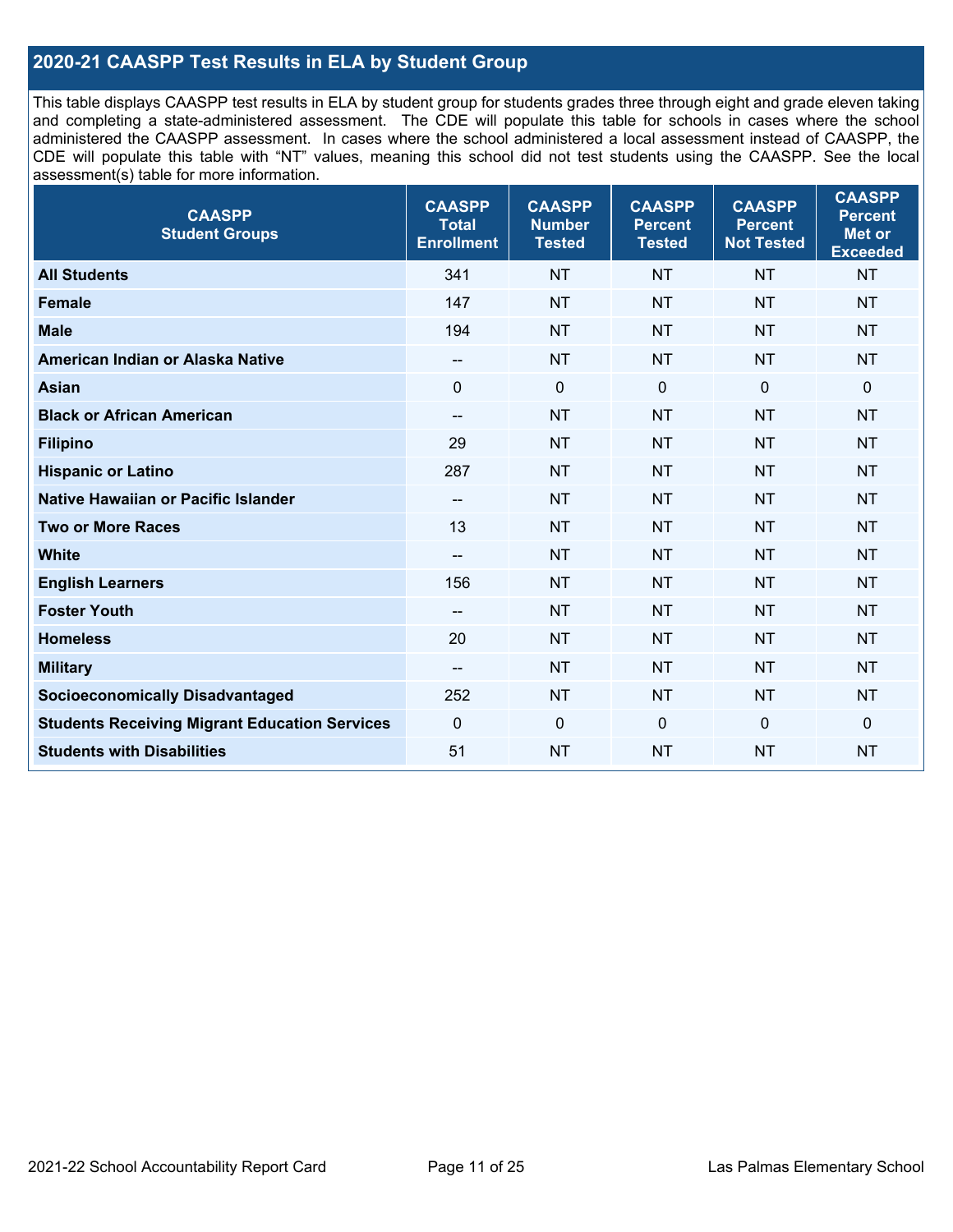# **2020-21 CAASPP Test Results in Math by Student Group**

 This table displays CAASPP test results in Math by student group for students grades three through eight and grade eleven taking and completing a state-administered assessment. The CDE will populate this table for schools in cases where the school CDE will populate this table with "NT" values, meaning this school did not test students using the CAASPP. See the local administered the CAASPP assessment. In cases where the school administered a local assessment instead of CAASPP, the assessment(s) table for more information.

| <b>CAASPP</b><br><b>Student Groups</b>               | <b>CAASPP</b><br><b>Total</b><br><b>Enrollment</b> | <b>CAASPP</b><br><b>Number</b><br><b>Tested</b> | <b>CAASPP</b><br><b>Percent</b><br><b>Tested</b> | <b>CAASPP</b><br><b>Percent</b><br><b>Not Tested</b> | <b>CAASPP</b><br><b>Percent</b><br><b>Met or</b><br><b>Exceeded</b> |
|------------------------------------------------------|----------------------------------------------------|-------------------------------------------------|--------------------------------------------------|------------------------------------------------------|---------------------------------------------------------------------|
| <b>All Students</b>                                  | 341                                                | <b>NT</b>                                       | <b>NT</b>                                        | <b>NT</b>                                            | <b>NT</b>                                                           |
| <b>Female</b>                                        | 147                                                | <b>NT</b>                                       | <b>NT</b>                                        | <b>NT</b>                                            | <b>NT</b>                                                           |
| <b>Male</b>                                          | 194                                                | <b>NT</b>                                       | <b>NT</b>                                        | <b>NT</b>                                            | <b>NT</b>                                                           |
| American Indian or Alaska Native                     | $\hspace{0.05cm}$                                  | <b>NT</b>                                       | <b>NT</b>                                        | <b>NT</b>                                            | <b>NT</b>                                                           |
| <b>Asian</b>                                         | $\mathbf 0$                                        | $\mathbf 0$                                     | $\mathbf 0$                                      | $\mathbf 0$                                          | $\mathbf 0$                                                         |
| <b>Black or African American</b>                     | $\overline{\phantom{a}}$                           | <b>NT</b>                                       | <b>NT</b>                                        | <b>NT</b>                                            | <b>NT</b>                                                           |
| <b>Filipino</b>                                      | 29                                                 | <b>NT</b>                                       | <b>NT</b>                                        | <b>NT</b>                                            | <b>NT</b>                                                           |
| <b>Hispanic or Latino</b>                            | 287                                                | <b>NT</b>                                       | <b>NT</b>                                        | <b>NT</b>                                            | <b>NT</b>                                                           |
| <b>Native Hawaiian or Pacific Islander</b>           | $-\!$ $\!-$                                        | <b>NT</b>                                       | <b>NT</b>                                        | <b>NT</b>                                            | <b>NT</b>                                                           |
| <b>Two or More Races</b>                             | 13                                                 | <b>NT</b>                                       | <b>NT</b>                                        | <b>NT</b>                                            | <b>NT</b>                                                           |
| <b>White</b>                                         | $\overline{\phantom{a}}$                           | <b>NT</b>                                       | <b>NT</b>                                        | <b>NT</b>                                            | <b>NT</b>                                                           |
| <b>English Learners</b>                              | 156                                                | <b>NT</b>                                       | <b>NT</b>                                        | <b>NT</b>                                            | <b>NT</b>                                                           |
| <b>Foster Youth</b>                                  | $\hspace{0.05cm}$                                  | <b>NT</b>                                       | <b>NT</b>                                        | <b>NT</b>                                            | <b>NT</b>                                                           |
| <b>Homeless</b>                                      | 20                                                 | <b>NT</b>                                       | <b>NT</b>                                        | <b>NT</b>                                            | <b>NT</b>                                                           |
| <b>Military</b>                                      | --                                                 | <b>NT</b>                                       | <b>NT</b>                                        | <b>NT</b>                                            | <b>NT</b>                                                           |
| <b>Socioeconomically Disadvantaged</b>               | 252                                                | <b>NT</b>                                       | <b>NT</b>                                        | <b>NT</b>                                            | <b>NT</b>                                                           |
| <b>Students Receiving Migrant Education Services</b> | $\mathbf 0$                                        | $\mathbf 0$                                     | $\mathbf 0$                                      | 0                                                    | $\mathbf 0$                                                         |
| <b>Students with Disabilities</b>                    | 51                                                 | <b>NT</b>                                       | <b>NT</b>                                        | <b>NT</b>                                            | <b>NT</b>                                                           |

# **2020-21 Local Assessment Test Results in ELA by Student Group**

 eleven. LEAs/schools will populate this table for schools in cases where the school administered a local assessment. In cases This table displays Local Assessment test results in ELA by student group for students grades three through eight and grade where the school administered the CAASPP assessment, LEAs/schools will populate this table with "N/A" values in all cells, meaning this table is Not Applicable for this school.

| <b>All Students</b>                                                                       | 402 | 402 | 88       | 12           | 31           |
|-------------------------------------------------------------------------------------------|-----|-----|----------|--------------|--------------|
| <b>Female</b>                                                                             | 210 | 182 | 85       | 28           | 31           |
| <b>Male</b>                                                                               | 220 | 220 | 91       | 20           | 66           |
| American Indian or Alaska Native                                                          | 0   | 0   | $\Omega$ | $\mathbf{0}$ | $\mathbf{0}$ |
| <b>Filipino</b>                                                                           | 402 | 34  | 88       | 12           | 38           |
| <b>Hispanic or Latino</b>                                                                 | 402 | 334 | 88       | 12           | 29           |
| <b>White</b>                                                                              |     | 9   | 100      | $\Omega$     | 33           |
| the or above the arade lovel standard in the context of the legal accessment administered |     |     |          |              |              |

\*At or above the grade-level standard in the context of the local assessment administered.

2021-22 School Accountability Report Card **Page 12 of 25** Page 12 of 25 Las Palmas Elementary School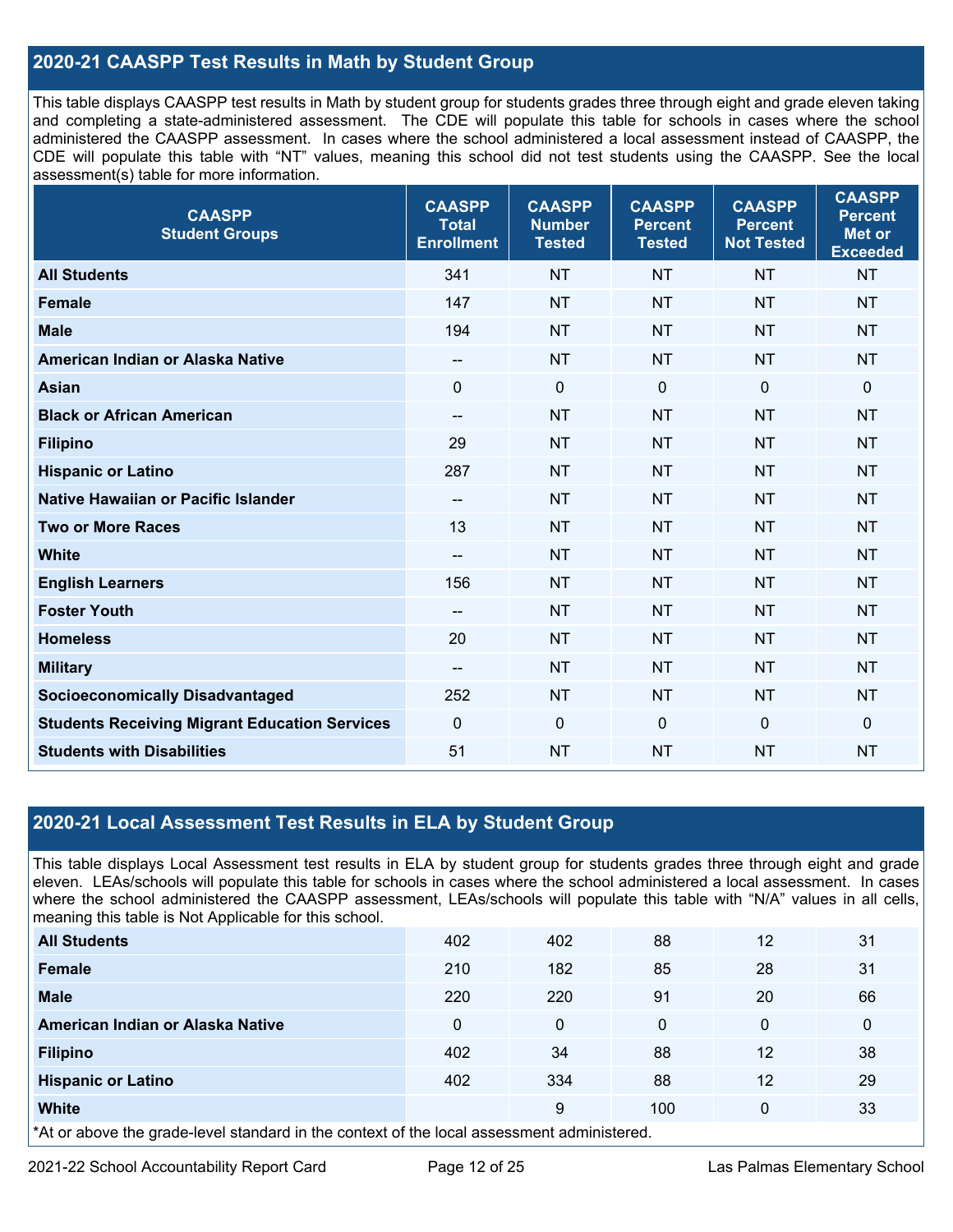# **2020-21 Local Assessment Test Results in Math by Student Group**

 This table displays Local Assessment test results in Math by student group for students grades three through eight and grade eleven. LEAs/schools will populate this table for schools in cases where the school administered a local assessment. In cases where the school administered the CAASPP assessment, LEAs/schools will populate this table with "N/A" values in all cells, meaning this table is Not Applicable for this school.

\*At or above the grade-level standard in the context of the local assessment administered.

### **CAASPP Test Results in Science for All Students**

This table displays the percentage of all students grades five, eight, and High School meeting or exceeding the State Standard.

 resulting summative testing suspension. The Executive Order N-30-20 was issued which waived the assessment, accountability, and reporting requirements for the 2019-2020 school year. The 2019-2020 data cells with N/A values indicate that the 2019-2020 data are not available due to the COVID-19 pandemic and

For any 2020-2021 data cells with N/T values indicate that this school did not test students using the CAASPP Science.

| <b>Subject</b>                                  | <b>School</b> | <b>School</b> | <b>District</b> | District | <b>State</b> | <b>State</b> |
|-------------------------------------------------|---------------|---------------|-----------------|----------|--------------|--------------|
|                                                 | 2019-20       | 2020-21       | 12019-20        | 2020-21  | 2019-20      | 2020-21      |
| <b>Science</b><br>(grades 5, 8 and high school) | N/A           | ΝT            | N/A             | NT       | N/A          | 28.72        |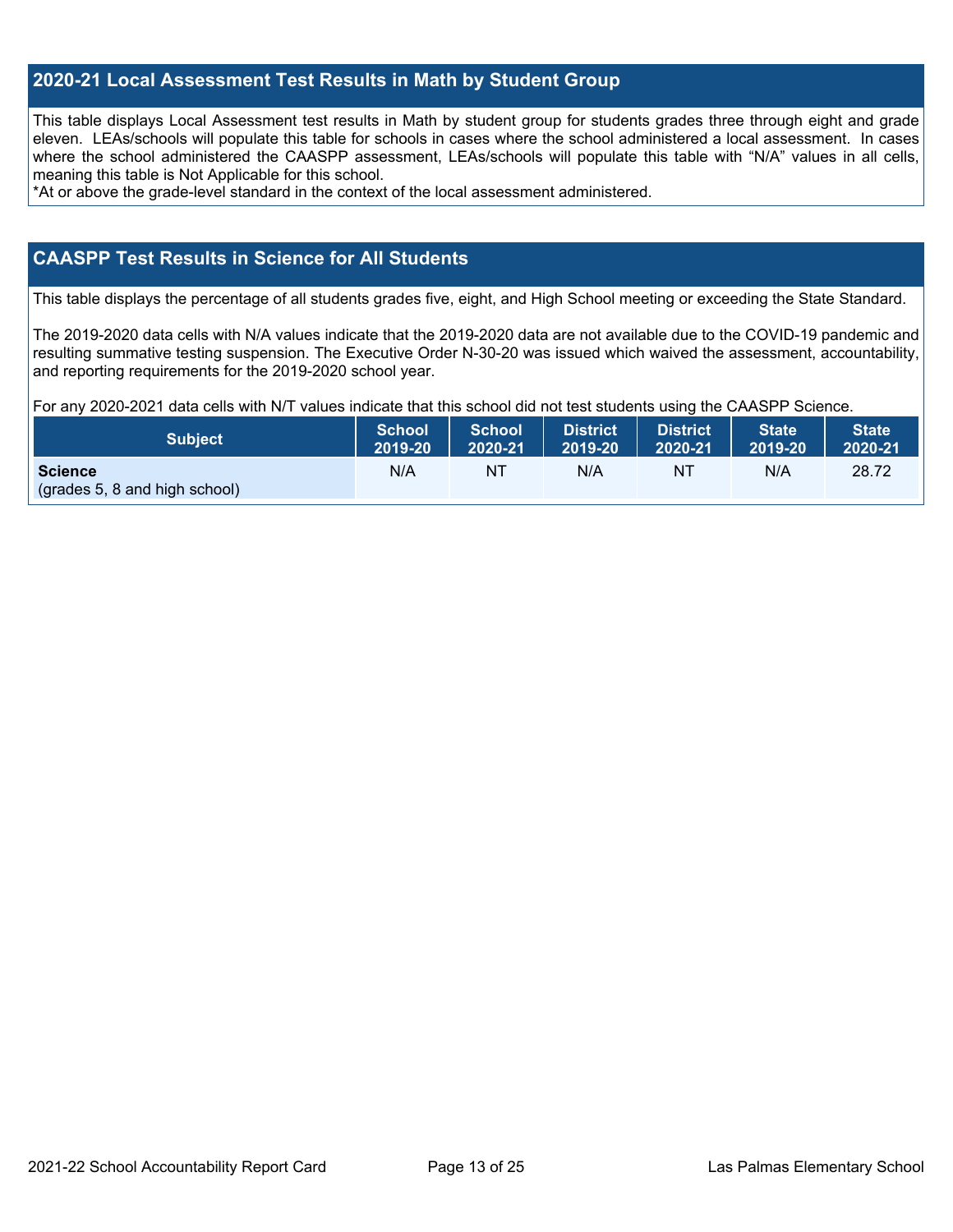# **2020-21 CAASPP Test Results in Science by Student Group**

 This table displays CAASPP test results in Science by student group for students grades five, eight, and High School. For any data cells with N/T values indicate that this school did not test students using the CAASPP Science.

| <b>Student Group</b>                                 | <b>Total</b><br><b>Enrollment</b> | <b>Number</b><br><b>Tested</b> | <b>Percent</b><br><b>Tested</b> | <b>Percent</b><br><b>Not Tested</b> | <b>Percent</b><br><b>Met or</b><br><b>Exceeded</b> |
|------------------------------------------------------|-----------------------------------|--------------------------------|---------------------------------|-------------------------------------|----------------------------------------------------|
| <b>All Students</b>                                  | 85                                | <b>NT</b>                      | <b>NT</b>                       | <b>NT</b>                           | <b>NT</b>                                          |
| <b>Female</b>                                        | 32                                | <b>NT</b>                      | <b>NT</b>                       | <b>NT</b>                           | <b>NT</b>                                          |
| <b>Male</b>                                          | 53                                | <b>NT</b>                      | <b>NT</b>                       | <b>NT</b>                           | <b>NT</b>                                          |
| American Indian or Alaska Native                     | $\overline{\phantom{a}}$          | <b>NT</b>                      | <b>NT</b>                       | <b>NT</b>                           | <b>NT</b>                                          |
| <b>Asian</b>                                         | $\mathbf 0$                       | $\mathbf 0$                    | $\mathbf 0$                     | $\mathbf 0$                         | 0                                                  |
| <b>Black or African American</b>                     | $\mathbf 0$                       | $\mathbf 0$                    | $\mathbf 0$                     | 0                                   | $\mathbf 0$                                        |
| <b>Filipino</b>                                      | $\qquad \qquad -$                 | <b>NT</b>                      | <b>NT</b>                       | <b>NT</b>                           | <b>NT</b>                                          |
| <b>Hispanic or Latino</b>                            | 71                                | <b>NT</b>                      | <b>NT</b>                       | <b>NT</b>                           | <b>NT</b>                                          |
| Native Hawaiian or Pacific Islander                  | $\Omega$                          | $\mathbf{0}$                   | $\mathbf{0}$                    | $\mathbf 0$                         | $\mathbf{0}$                                       |
| <b>Two or More Races</b>                             | $-$                               | <b>NT</b>                      | <b>NT</b>                       | <b>NT</b>                           | <b>NT</b>                                          |
| <b>White</b>                                         | $-$                               | <b>NT</b>                      | <b>NT</b>                       | <b>NT</b>                           | <b>NT</b>                                          |
| <b>English Learners</b>                              | 31                                | <b>NT</b>                      | <b>NT</b>                       | <b>NT</b>                           | <b>NT</b>                                          |
| <b>Foster Youth</b>                                  | $-\!$                             | <b>NT</b>                      | <b>NT</b>                       | <b>NT</b>                           | <b>NT</b>                                          |
| <b>Homeless</b>                                      | $\overline{\phantom{a}}$          | <b>NT</b>                      | <b>NT</b>                       | <b>NT</b>                           | <b>NT</b>                                          |
| <b>Military</b>                                      | --                                | <b>NT</b>                      | <b>NT</b>                       | <b>NT</b>                           | <b>NT</b>                                          |
| <b>Socioeconomically Disadvantaged</b>               | 62                                | <b>NT</b>                      | <b>NT</b>                       | <b>NT</b>                           | <b>NT</b>                                          |
| <b>Students Receiving Migrant Education Services</b> | $\mathbf 0$                       | $\mathbf 0$                    | $\mathbf{0}$                    | $\mathbf 0$                         | $\mathbf 0$                                        |
| <b>Students with Disabilities</b>                    | --                                | <b>NT</b>                      | <b>NT</b>                       | <b>NT</b>                           | <b>NT</b>                                          |

# **B. Pupil Outcomes State Priority: Other Pupil Outcomes**

 Pupil Outcomes (Priority 8): Pupil outcomes in the subject area of physical The SARC provides the following information relevant to the State priority: Other education.

# **2020-21 California Physical Fitness Test Results**

 Due to the COVID-19 crisis, the Physical Fitness Test was suspended during the 2020-2021 school year and therefore no data are reported and each cell in this table is populated with "N/A."

| <b>Grade Level</b> | <b>Four of Six Fitness Standards</b> | <b>Five of Six Fitness Standards</b> | Percentage of Students Meeting   Percentage of Students Meeting   Percentage of Students Meeting<br><b>Six of Six Fitness Standards</b> |
|--------------------|--------------------------------------|--------------------------------------|-----------------------------------------------------------------------------------------------------------------------------------------|
| Grade 5            | N/A                                  | N/A                                  | N/A                                                                                                                                     |
| Grade 7            | N/A                                  | N/A                                  | N/A                                                                                                                                     |
| Grade 9            | N/A                                  | N/A                                  | N/A                                                                                                                                     |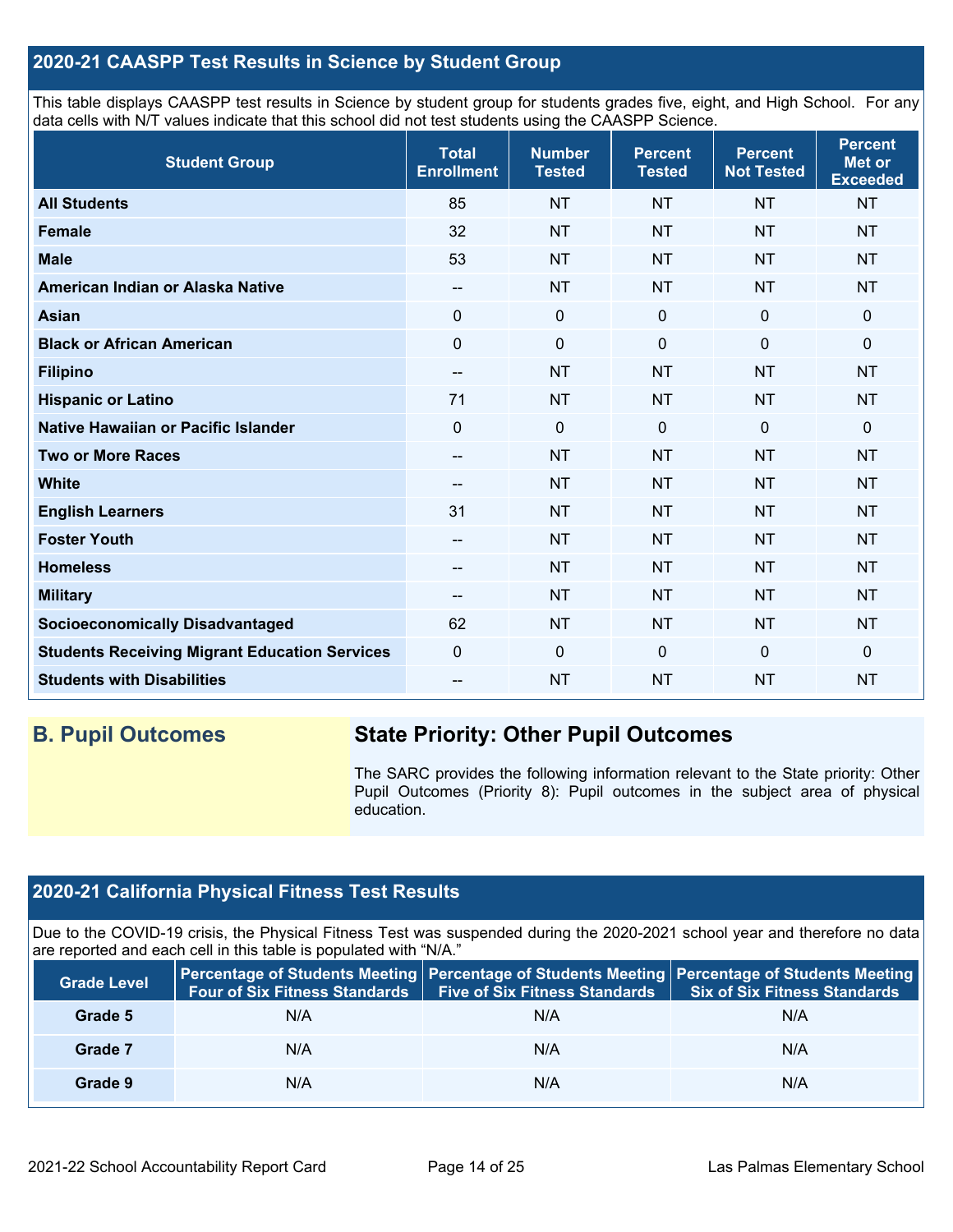# **C. Engagement State Priority: Parental Involvement**

The SARC provides the following information relevant to the State priority: Parental Involvement (Priority 3): Efforts the school district makes to seek parent input in making decisions regarding the school district and at each school site.

# **2021-22 Opportunities for Parental Involvement**

 Las Palmas strives to involve parents in motivating students to love learning and be successful in school. We believe that with parents as team partners, we can make great academic and emotional strides with our children. We offer a variety of classes Safety. Parents also have the opportunity to attend the DPAC workshops and CABE Para-Ed/ Parent Conference offered through the San Diego County Office of Education. Our Parent Teacher Association has been creative in organizing virtual and workshops to our parents during our virtual Coffee with the Principal meetings. Topics for these meetings include workshops for technology, distance learning, Positive Behavior Intervention and Supports (PBIS), Restorative Practices, and school celebrations that are intended to motivate our community.

#### **Foster Youth 2020-21 Chronic Absenteeism by Student Group Student Group Cumulative Enrollment Chronic Absenteeism Eligible Enrollment Chronic Absenteeism Count Chronic Absenteeism Rate All Students** 613 587 158 26.9 **Female** 278 266 74 27.8 **Male** 334 320 83 25.9 **American Indian or Alaska Native**  1 1 1 100.0 **Asian** 2 2 1 50.0 **Black or African American**  7 33.3 **6** 2 33.3 **Filipino** 56 55 8 14.5 **Hispanic or Latino 27.9 138 27.9 138 27.9 Native Hawaiian or Pacific Islander**  2 2 2 1 50.0 **Two or More Races** 23.3.3 **12** 12 12 3 25.0 **English Learners 1988** 28.5 **28.5** 28.5 **29.5** 28.5 **28.6** 291 **Foster Youth** 2 2 0 0.0 **Homeless** 18 15 6 40.0 **Socioeconomically Disadvantaged 157 136 136 136 136 136 137 136 137 136 137 136 137 136 137 136 131.2 Students Receiving Migrant Education Services** 0 0 0 0.0 **Students with Disabilities**  88 85 18 21.2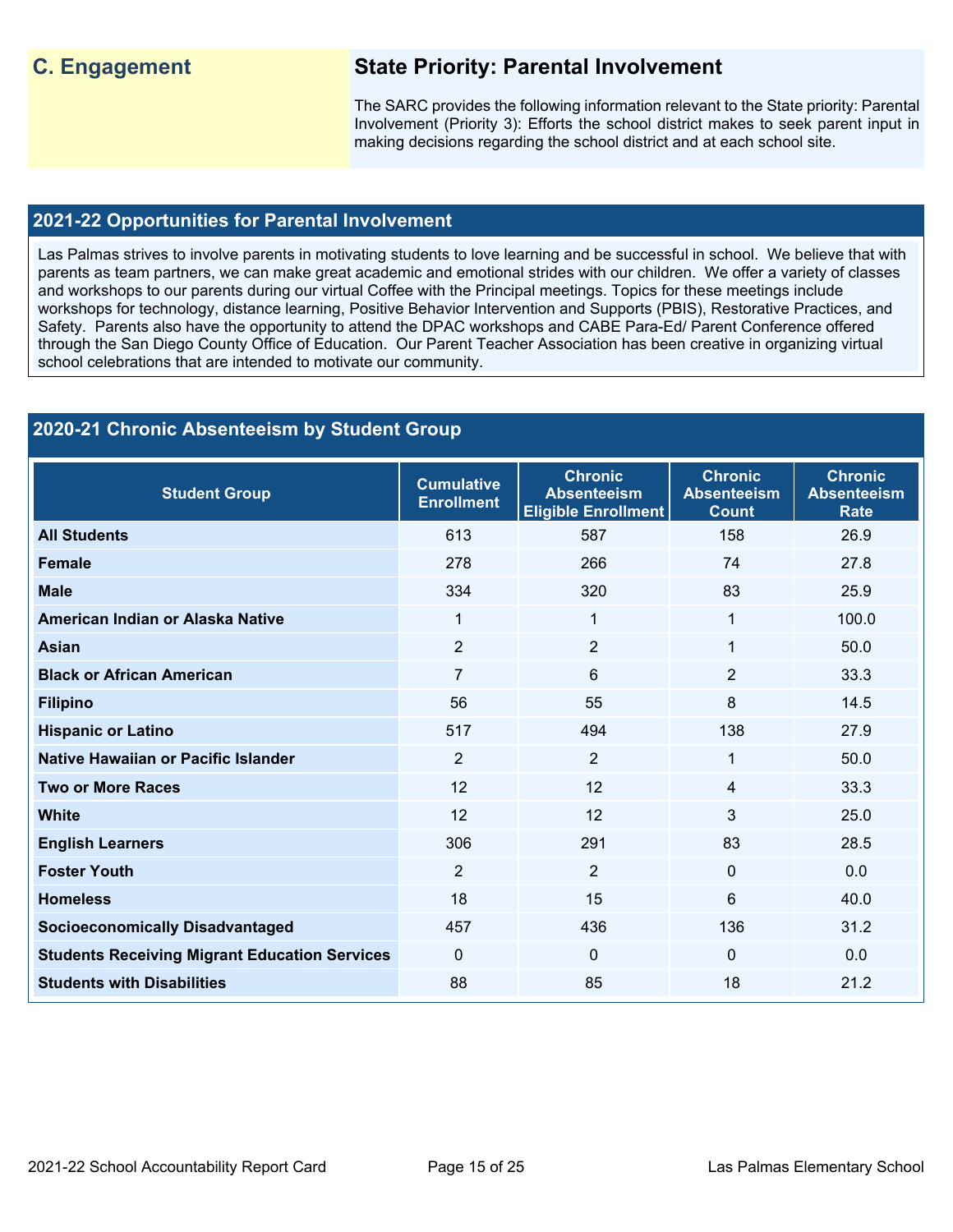# **C. Engagement State Priority: School Climate**

 The SARC provides the following information relevant to the State priority: School Climate (Priority 6):

- Pupil suspension rates;
- Pupil expulsion rates; and
- Other local measures on the sense of safety

# **Suspensions and Expulsions**

This table displays suspensions and expulsions data collected between July through June, each full school year respectively. This table displays suspensions and expulsions data collected between July through June, each full school year respectively.<br>Data collected during the 2020-21 school year may not be comparable to earlier years of this coll learning mode instruction in response to the COVID-19 pandemic.

| <b>Subject</b>     | <b>School</b><br>2018-19 | <b>School</b><br>2020-21 | <b>District</b><br>2018-19 | <b>District</b><br>2020-21 | <b>State</b><br>2018-19 | <b>State</b><br>2020-21 |
|--------------------|--------------------------|--------------------------|----------------------------|----------------------------|-------------------------|-------------------------|
| <b>Suspensions</b> | 1.56                     | 0.00                     | 1.58                       | 0.00                       | 3.47                    | 0.20                    |
| <b>Expulsions</b>  | 0.00                     | 0.00                     | 0.00                       | 0.00                       | 0.08                    | 0.00                    |

 2019-2020 school year is a partial school year due to the COVID-19 crisis. As such, it would be inappropriate to make any This table displays suspensions and expulsions data collected between July through February, partial school year due to the COVID-19 pandemic. The 2019-2020 suspensions and expulsions rate data are not comparable to other year data because the comparisons in rates of suspensions and expulsions in the 2019-2020 school year compared to other school years.

| <b>Subject</b>     | <b>School</b><br>2019-20 | <b>District</b><br>2019-20 | <b>State</b><br>2019-20 |
|--------------------|--------------------------|----------------------------|-------------------------|
| <b>Suspensions</b> | 0.45                     | 0.78                       | 2.45                    |
| <b>Expulsions</b>  | 0.00                     | 0.00                       | 0.05                    |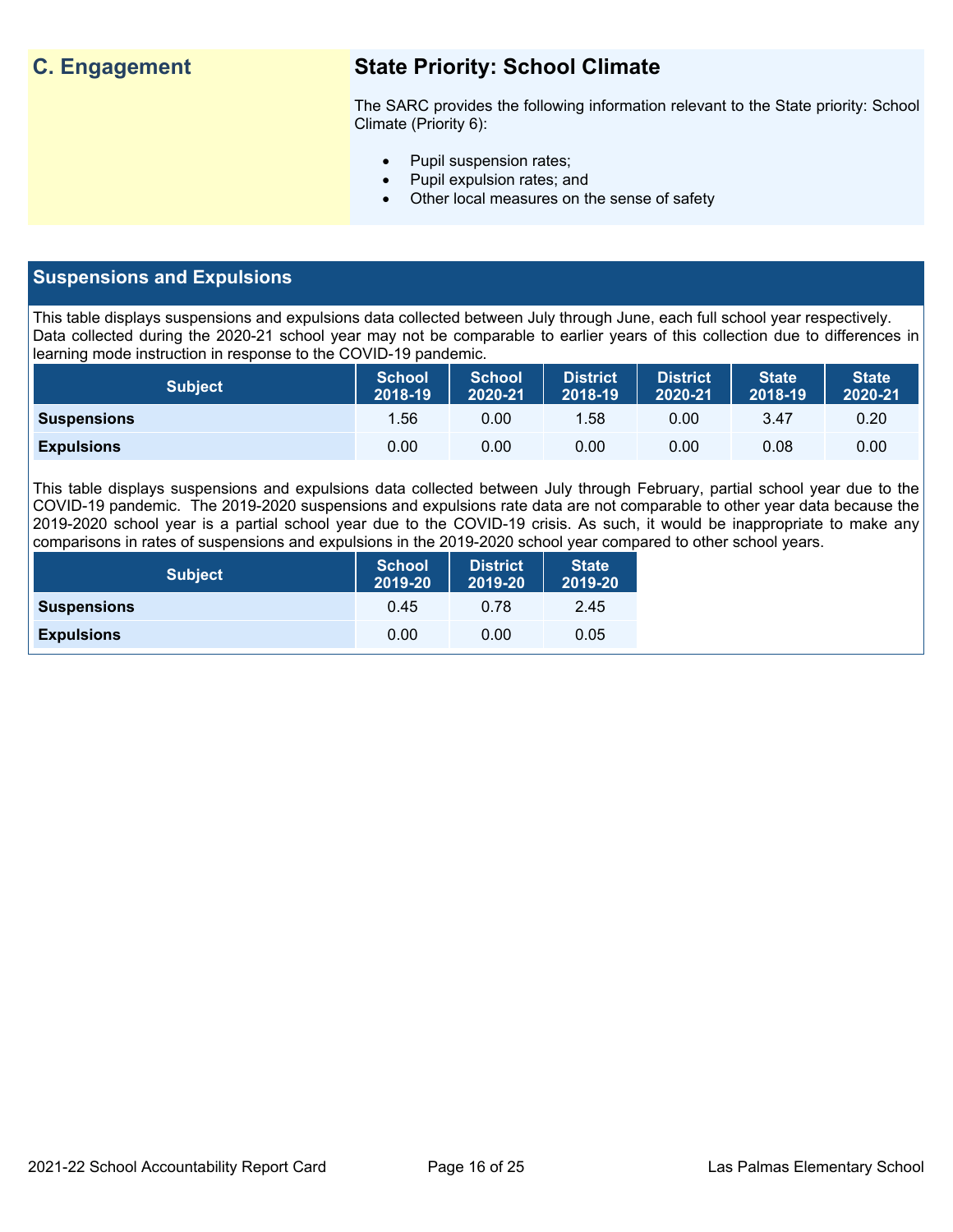## **2020-21 Suspensions and Expulsions by Student Group**

| <b>Student Group</b>                                 | <b>Suspensions Rate</b> | <b>Expulsions Rate</b> |
|------------------------------------------------------|-------------------------|------------------------|
| <b>All Students</b>                                  | 0.00                    | 0.00                   |
| <b>Female</b>                                        | 0.00                    | 0.00                   |
| <b>Male</b>                                          | 0.00                    | 0.00                   |
| American Indian or Alaska Native                     | 0.00                    | 0.00                   |
| Asian                                                | 0.00                    | 0.00                   |
| <b>Black or African American</b>                     | 0.00                    | 0.00                   |
| <b>Filipino</b>                                      | 0.00                    | 0.00                   |
| <b>Hispanic or Latino</b>                            | 0.00                    | 0.00                   |
| Native Hawaiian or Pacific Islander                  | 0.00                    | 0.00                   |
| <b>Two or More Races</b>                             | 0.00                    | 0.00                   |
| <b>White</b>                                         | 0.00                    | 0.00                   |
| <b>English Learners</b>                              | 0.00                    | 0.00                   |
| <b>Foster Youth</b>                                  | 0.00                    | 0.00                   |
| <b>Homeless</b>                                      | 0.00                    | 0.00                   |
| <b>Socioeconomically Disadvantaged</b>               | 0.00                    | 0.00                   |
| <b>Students Receiving Migrant Education Services</b> | 0.00                    | 0.00                   |
| <b>Students with Disabilities</b>                    | 0.00                    | 0.00                   |

# **2021-22 School Safety Plan**

Date the plan was last updated: November 2021

Date the plan was last reviewed with the staff: December 2021

The Comprehensive Safe School Plan includes data regarding school crime, safe school procedures and compliance with laws including: (1) child abuse reporting, (2) disaster response, (3) suspension and expulsion policies, (4) notification of teachers of dangerous pupils, (5) sexual harassment, (6) school wide dress codes prohibiting gang-related apparel, (7) procedures for safe ingress and egress from school, (8) procedures to ensure a safe and orderly environment conducive to learning, and (9) rules and procedures on school discipline adopted pursuant to Ed Code Sections 35291 and 35291.5. A copy of the plan is available for inspection by the public at each school. Our staff is committed to maintaining a safe, secure, and aesthetically pleasing environment for our students. The District's Comprehensive Emergency Disaster Plan is aimed at providing security for students, teachers, and family members in case of unexpected and disruptive events.

# **D. Other SARC Information Information Required in the SARC**

 The information in this section is required to be in the SARC but is not included in the state priorities for LCFF.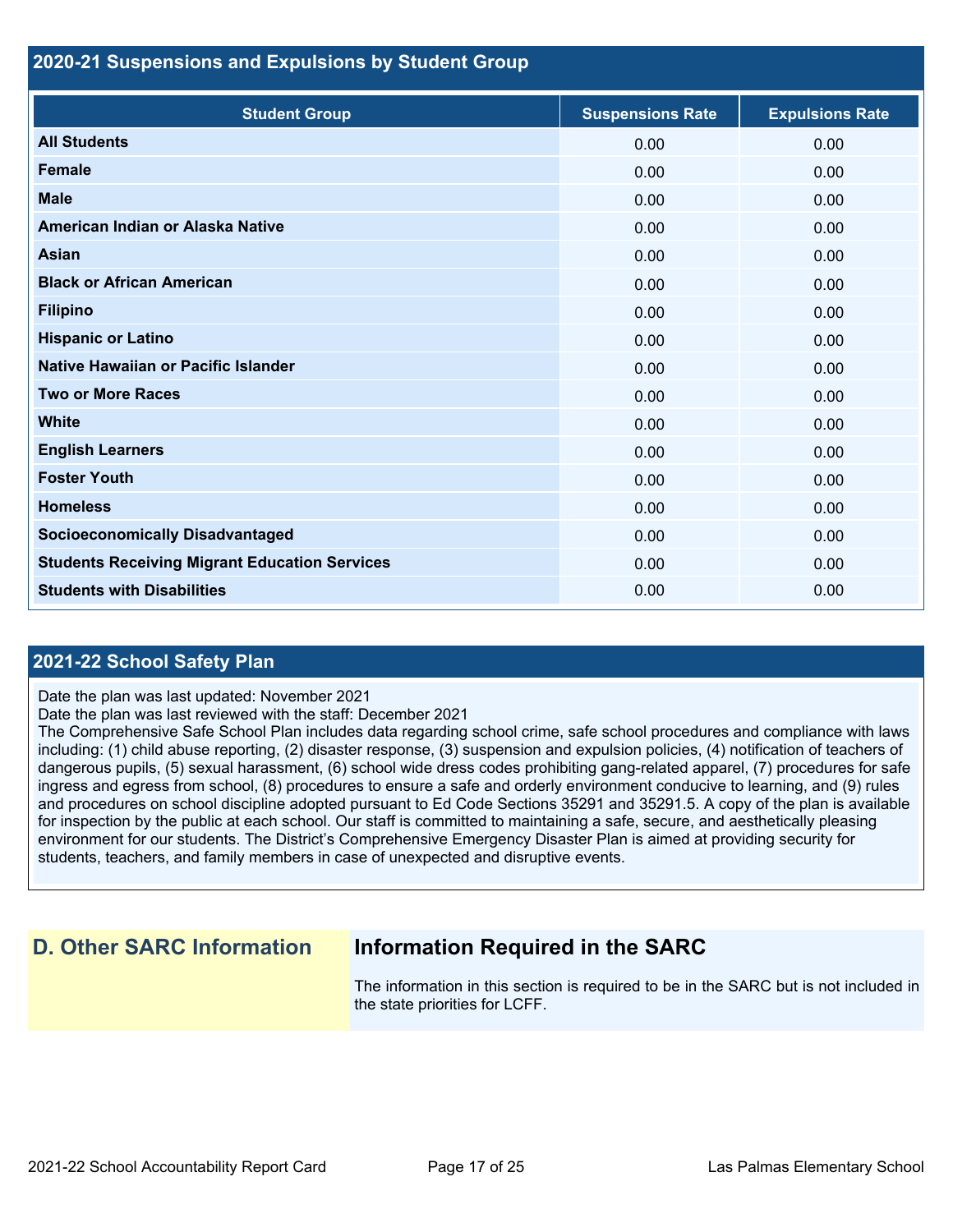# **2018-19 Elementary Average Class Size and Class Size Distribution**

 indicates how many classes fall into each size category (a range of total students per class). The "Other" category is for multi-This table displays the 2018-19 average class size and class size distribution. The columns titled "Number of Classes" grade level classes.

| <b>Grade Level</b> | Average<br><b>Class Size</b> | 1-20 Students | Number of Classes with   Number of Classes with   Number of Classes with<br>21-32 Students | 33+ Students |
|--------------------|------------------------------|---------------|--------------------------------------------------------------------------------------------|--------------|
| K                  | 20                           |               |                                                                                            |              |
|                    | 23                           |               | 3                                                                                          |              |
|                    | 24                           |               | 4                                                                                          |              |
|                    | 19                           |               | ◠                                                                                          |              |
|                    | 29                           |               | 3                                                                                          |              |
|                    | 31                           |               |                                                                                            |              |
| 6                  | 30                           |               |                                                                                            |              |
| <b>Other</b>       | 11                           |               |                                                                                            |              |

# **2019-20 Elementary Average Class Size and Class Size Distribution**

This table displays the 2019-20 average class size and class size distribution. The columns titled "Number of Classes" indicates how many classes fall into each size category (a range of total students per class). The "Other" category is for multi-grade level classes.

| <b>Grade Level</b> | <b>Average</b><br><b>Class Size</b> | 1-20 Students | Number of Classes with   Number of Classes with   Number of Classes with<br>21-32 Students | 33+ Students |
|--------------------|-------------------------------------|---------------|--------------------------------------------------------------------------------------------|--------------|
| K                  | 21                                  |               |                                                                                            |              |
|                    | 23                                  |               | 3                                                                                          |              |
|                    | 22                                  |               | 3                                                                                          |              |
|                    | 23                                  |               | 3                                                                                          |              |
|                    | 28                                  |               | 3                                                                                          |              |
| 5                  | 28                                  |               | 3                                                                                          |              |
| 6                  | 30                                  |               | 3                                                                                          |              |
| <b>Other</b>       | 13                                  |               |                                                                                            |              |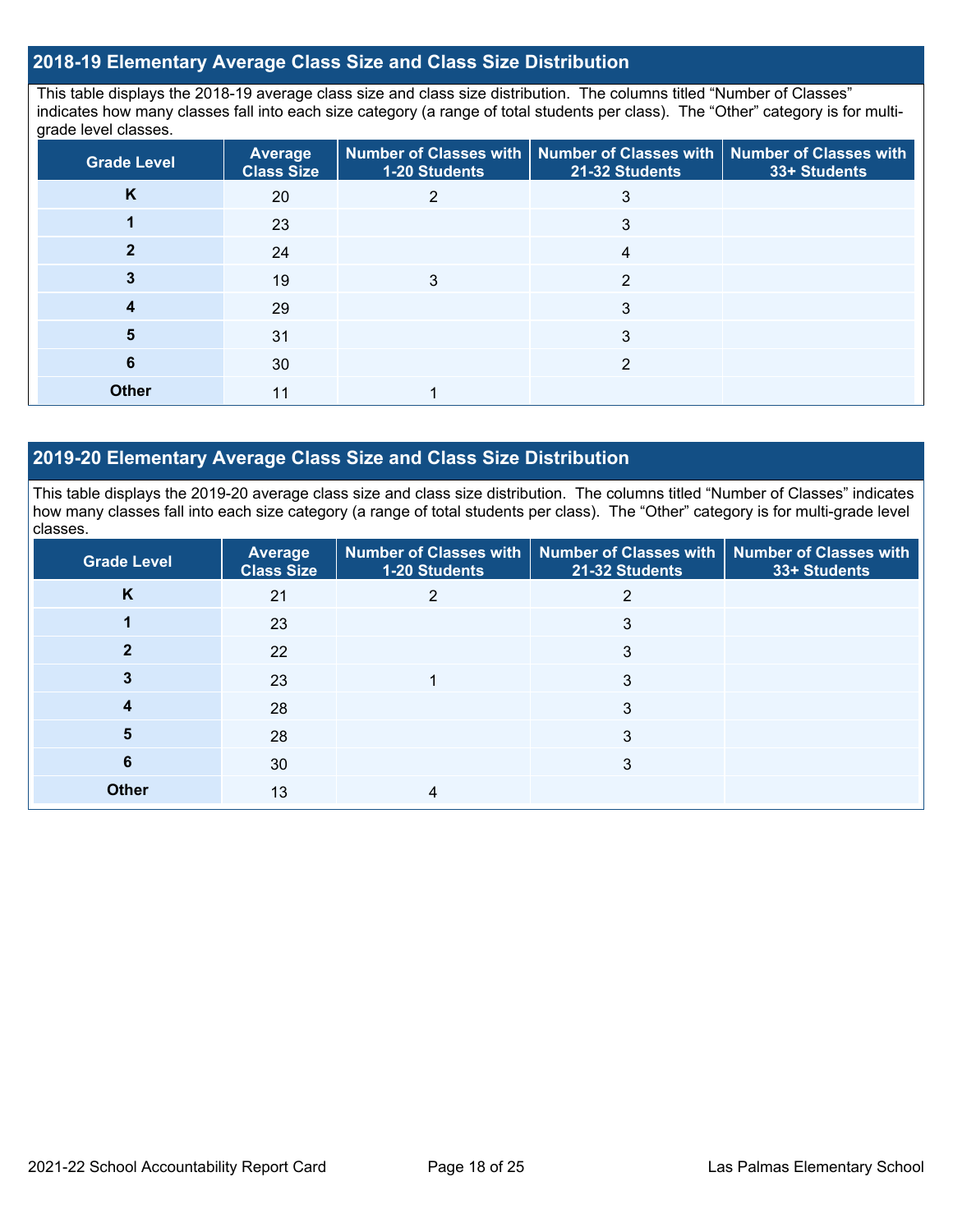## **2020-21 Elementary Average Class Size and Class Size Distribution**

This table displays the 2020-21 average class size and class size distribution. The columns titled "Number of Classes" indicates how many classes fall into each size category (a range of total students per class). The "Other" category is for multi-grade level classes.

| <b>Grade Level</b> | Average<br><b>Class Size</b> | 1-20 Students | Number of Classes with   Number of Classes with   Number of Classes with<br>21-32 Students | 33+ Students |
|--------------------|------------------------------|---------------|--------------------------------------------------------------------------------------------|--------------|
| K                  | 18                           |               |                                                                                            |              |
|                    | 20                           | າ             |                                                                                            |              |
|                    | 19                           | 3             |                                                                                            |              |
|                    | 19                           |               |                                                                                            |              |
|                    | 27                           |               | 3                                                                                          |              |
| 5                  | 27                           |               | 3                                                                                          |              |
| 6                  | 26                           |               | 3                                                                                          |              |
| <b>Other</b>       | 14                           |               |                                                                                            |              |

# **2020-21 Ratio of Pupils to Academic Counselor**

This table displays the ratio of pupils to Academic Counselor. One full time equivalent (FTE) equals one staff member working full time; one FTE could also represent two staff members who each work 50 percent of full time.

| <b>Title</b>                        | <b>Ratio</b> |
|-------------------------------------|--------------|
| <b>Pupils to Academic Counselor</b> | 566          |

# **2020-21 Student Support Services Staff**

This table displays the number of FTE support staff assigned to this school. One full time equivalent (FTE) equals one staff member working full time; one FTE could also represent two staff members who each work 50 percent of full time.

| <b>Title</b>                                                         | <b>Number of FTE Assigned to School</b> |
|----------------------------------------------------------------------|-----------------------------------------|
| <b>Counselor (Academic, Social/Behavioral or Career Development)</b> |                                         |
| Library Media Teacher (Librarian)                                    | $\Omega$                                |
| <b>Library Media Services Staff (Paraprofessional)</b>               | 0                                       |
| <b>Psychologist</b>                                                  |                                         |
| <b>Social Worker</b>                                                 | 0                                       |
| <b>Speech/Language/Hearing Specialist</b>                            |                                         |
| <b>Resource Specialist (non-teaching)</b>                            | $\Omega$                                |
| <b>Other</b>                                                         | 3.8                                     |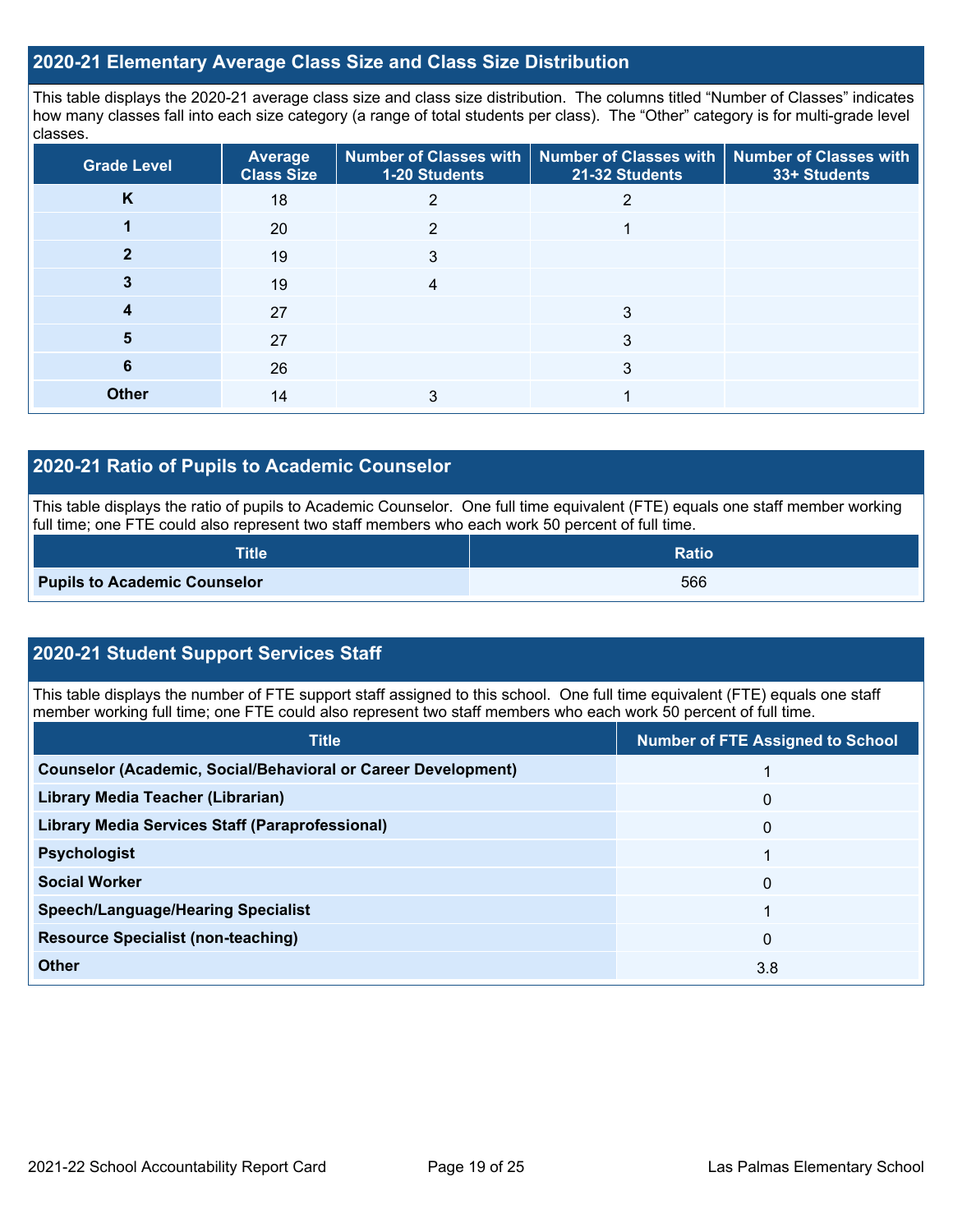# **2019-20 Expenditures Per Pupil and School Site Teacher Salaries**

 This table displays the 2019-20 expenditures per pupil and average teach salary for this school. Cells with N/A values do not require data.

| <b>Level</b>                                         | <b>Total</b><br><b>Expenditures</b><br><b>Per Pupil</b> | <b>Expenditures</b><br><b>Per Pupil</b><br>(Restricted) | <b>Expenditures</b><br><b>Per Pupil</b><br>(Unrestricted) | Average<br><b>Teacher</b><br><b>Salary</b> |
|------------------------------------------------------|---------------------------------------------------------|---------------------------------------------------------|-----------------------------------------------------------|--------------------------------------------|
| <b>School Site</b>                                   | \$6,594                                                 | \$291                                                   | \$6,303                                                   | \$81,918                                   |
| <b>District</b>                                      | N/A                                                     | N/A                                                     | \$6.447                                                   | \$83,098                                   |
| <b>Percent Difference - School Site and District</b> | N/A                                                     | N/A                                                     | $-2.3$                                                    | $-1.4$                                     |
| <b>State</b>                                         |                                                         |                                                         | \$8.444                                                   | \$82,431                                   |
| <b>Percent Difference - School Site and State</b>    | N/A                                                     | N/A                                                     | $-29.0$                                                   | $-0.6$                                     |

# **2020-21 Types of Services Funded**

In addition to the State General Fund, National School District receives state and federal funding for the following categorical, special education, and other support programs.

Title I \$243,890

LCAP Supplemental and Concentration Funds \$167,267 Total: \$411,157

# **2019-20 Teacher and Administrative Salaries**

This table displays the 2019-20 Teacher and Administrative salaries. For detailed information on salaries, see the CDE Certification Salaries & Benefits web page at<http://www.cde.ca.gov/ds/fd/cs/>.

| Category                                             | <b>District</b><br><b>Amount</b> | <b>State Average</b><br>for Districts<br>in Same Category |
|------------------------------------------------------|----------------------------------|-----------------------------------------------------------|
| <b>Beginning Teacher Salary</b>                      | \$49,557                         | \$51,450                                                  |
| <b>Mid-Range Teacher Salary</b>                      | \$73,699                         | \$80,263                                                  |
| <b>Highest Teacher Salary</b>                        | \$106,425                        | \$101,012                                                 |
| <b>Average Principal Salary (Elementary)</b>         | \$136,181                        | \$128,082                                                 |
| <b>Average Principal Salary (Middle)</b>             | \$0                              | \$132,453                                                 |
| <b>Average Principal Salary (High)</b>               | \$0                              | \$134,792                                                 |
| <b>Superintendent Salary</b>                         | \$210,492                        | \$197,968                                                 |
| <b>Percent of Budget for Teacher Salaries</b>        | 34%                              | 34%                                                       |
| <b>Percent of Budget for Administrative Salaries</b> | 5%                               | 6%                                                        |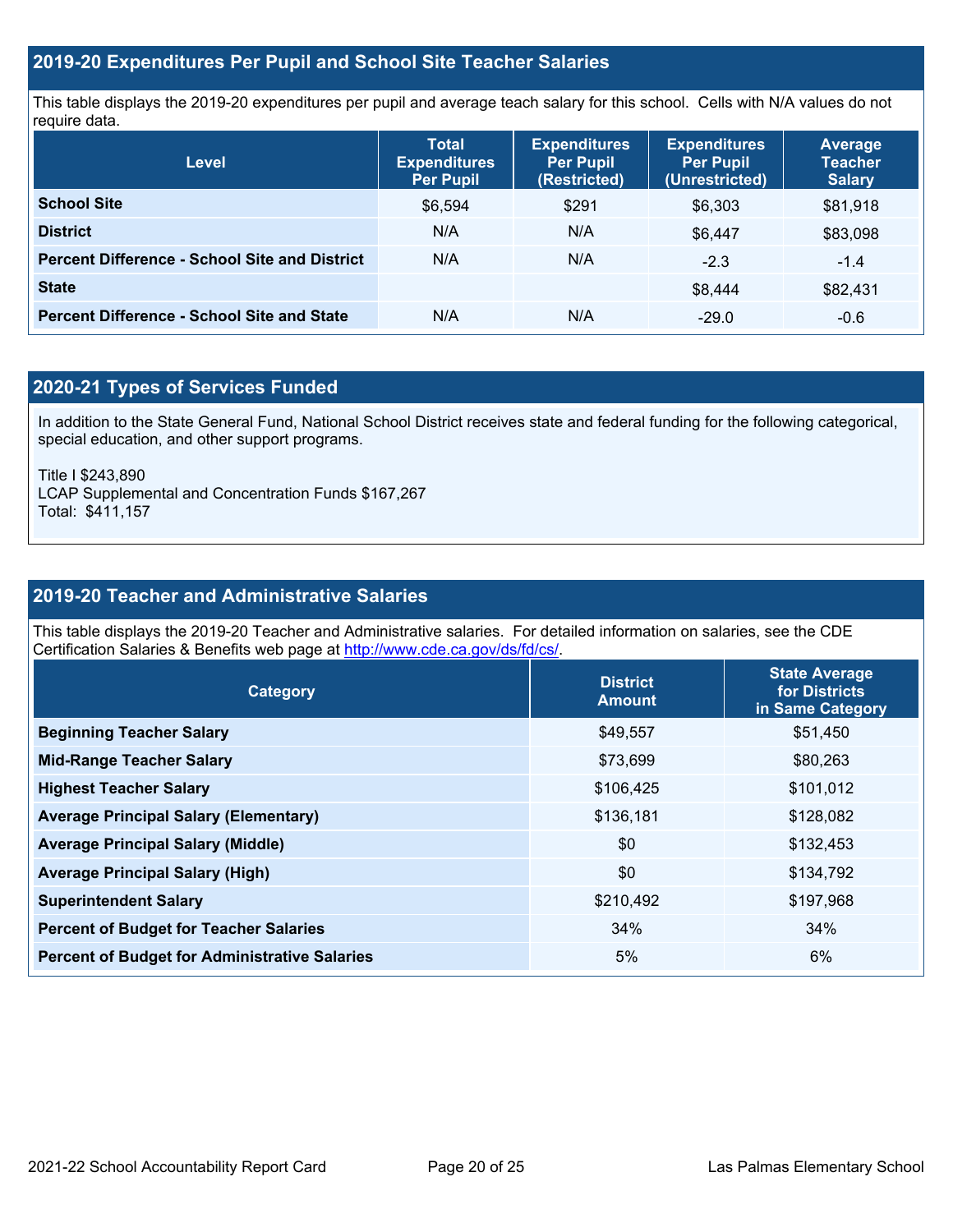## **Professional Development**

 district calendar earmarks full days and early release time for providing site-based professional development for all teachers. through the University of California Irvine subject matter project. This professional development will empower our teachers to deliver a cohesive, common core curriculum based on the CCSS. The project includes hands-on, research-based professional development, standards-based curriculum guides and unit plans aligned to the Common Core to assist our teachers in the experts, and math education researchers. A focus on professional development around the area of mathematics and ELA was in-depth professional development in the California ELA/ELD framework. The ELA/ELD framework professional development has been selected as an area of focus due to our high numbers of English language learners and the need for teachers to Language Development. With our new English Language Arts adoption, all teachers will receive staff development in the implementation and best practices used for these reading baskets for students. Our counselors have received training on the curriculum training in writing, language arts and mathematics, as well as specific training to support the needs of English assist them in meeting the unique needs of their students. This professional development is provided in various formats, The selection of focus areas for on-going professional development is based on a careful analysis of achievement data. The Teachers also have opportunities to attend district-wide professional development throughout the year. During the 2019-20 school year all teachers at Las Palmas will receive approximately over ten hours of professional development in mathematics implementation of our GoMath adoption. The Irvine Math Project team is comprised of classroom practitioners, math content selected in response to the needs highlighted in our CAASPP data. In the area of language arts, all of our teachers will receive deliver robust and rigorous lessons. Both these areas of focus have been delivered through teacher release days, bi-weekly data team meetings, collaboration days and weekly staff meetings, off the clock offerings and during individual teacher planning days. We have three District Resource Teachers that provide workshops in the area of Language Arts and English implementation of our newly adopted BENCHMARK materials. To support daily, robust, and rigorous reading, our district office has adopted the American Reading Company 100 book libraries. All teachers will receive staff development on the Sanford Harmony social-emotional curriculum which they will deliver in each classroom. Counselors will deliver this curriculum in all classrooms while teachers support the implementation and lesson delivery. In addition, all teachers have received professional development on how to run restorative circles in their classrooms in order to deliver Tier I positive behavior interventions and supports to all students. of focus for teacher training include effective instructional strategies for implementation of Common Core Standards, best practices for Data Teams collaboration, ELA Benchmark curriculum, Learners. Teachers of students with special needs and teachers of newcomer students also receive specialized training to including whole staff group, grade-level teams, and through individual mentoring by the school administrator. The District also assists in the coordination of BTSA Induction Support for year one and two teachers. Teachers who are experiencing difficulty or need improvement have access to the PAR (Peer Assistance Review) Program. Lastly, in preparation for Distance Learning, certificated staff received seventeen days of professional development on instructional resources that support distance teaching. These workshops were extremely valuable as teachers transitioned to teaching on line.

|  | This table displays the number of school days dedicated to staff development and continuous improvement. |
|--|----------------------------------------------------------------------------------------------------------|
|  |                                                                                                          |
|  |                                                                                                          |

| This table displays the number of school days dedicated to staff development and continuous improvement. |  |                           |  |  |  |  |  |
|----------------------------------------------------------------------------------------------------------|--|---------------------------|--|--|--|--|--|
|                                                                                                          |  |                           |  |  |  |  |  |
| -26                                                                                                      |  | 19                        |  |  |  |  |  |
|                                                                                                          |  | $2019-20$ 2020-21 2021-22 |  |  |  |  |  |

# **National School District 2020-21 Local Accountability Report Card (LARC) Addendum**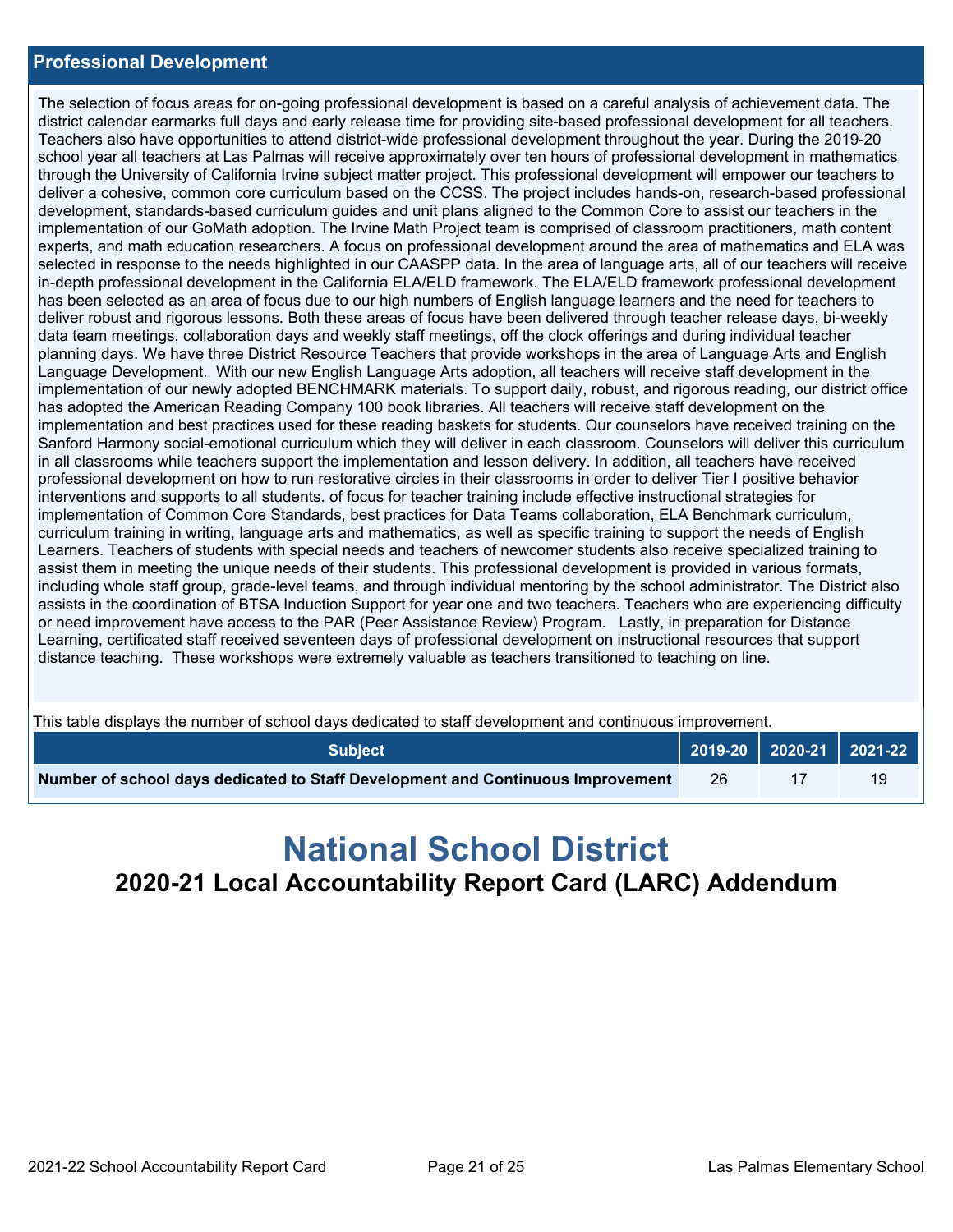# **Local Accountability Report Card (LARC) Addendum**

**2020-21 Local Accountability Report Card (LARC) Addendum Overview** 



 On July 14, 2021, the California State Board of Education (SBE) determined that the California Department of Education (CDE) will use the SARC as the mechanism to conduct a one-time data collection of the LEA-level aggregate test results of all school's local assessments administered during the 2020–2021 school year in order to meet the federal Every Students Succeeds Act (ESSA) reporting requirement for the Local Educational Agency Accountability Report Cards (LARCs).

Each local educational agency (LEA) is responsible for preparing and posting their annual LARC in accordance with the federal ESSA. As a courtesy, the CDE prepares and posts the LARCs on behalf of all LEAs.

 to report their aggregate local assessments test results at the LEA-level to the CDE by populating the tables below via the SARC. These data will be used to meet the Only for the 2020–2021 school year and the 2020–2021 LARCs, LEAs are required LEAs' federal requirement for their LARCs. Note that it is the responsibility of the school and LEA to ensure that all student privacy and suppression rules are in place when reporting data in Tables 3 and 4 in the Addendum, as applicable.

The tables below are not part of the SBE approved 2020–2021 SARC template but rather are the mechanism by which these required data will be collected from LEAs.

For purposes of the LARC and the following tables, an LEA is defined as a school district, a county office of education, or a direct funded charter school.

| 2021-22 District Contact Information |                          |  |  |
|--------------------------------------|--------------------------|--|--|
| <b>District Name</b>                 | National School District |  |  |
| <b>Phone Number</b>                  | $(619)$ 336-7500         |  |  |
| Superintendent                       | Dr. Leighangela Brady    |  |  |
| <b>Email Address</b>                 | lbrady@nsd.us            |  |  |
| <b>District Website Address</b>      | www.nsd.us               |  |  |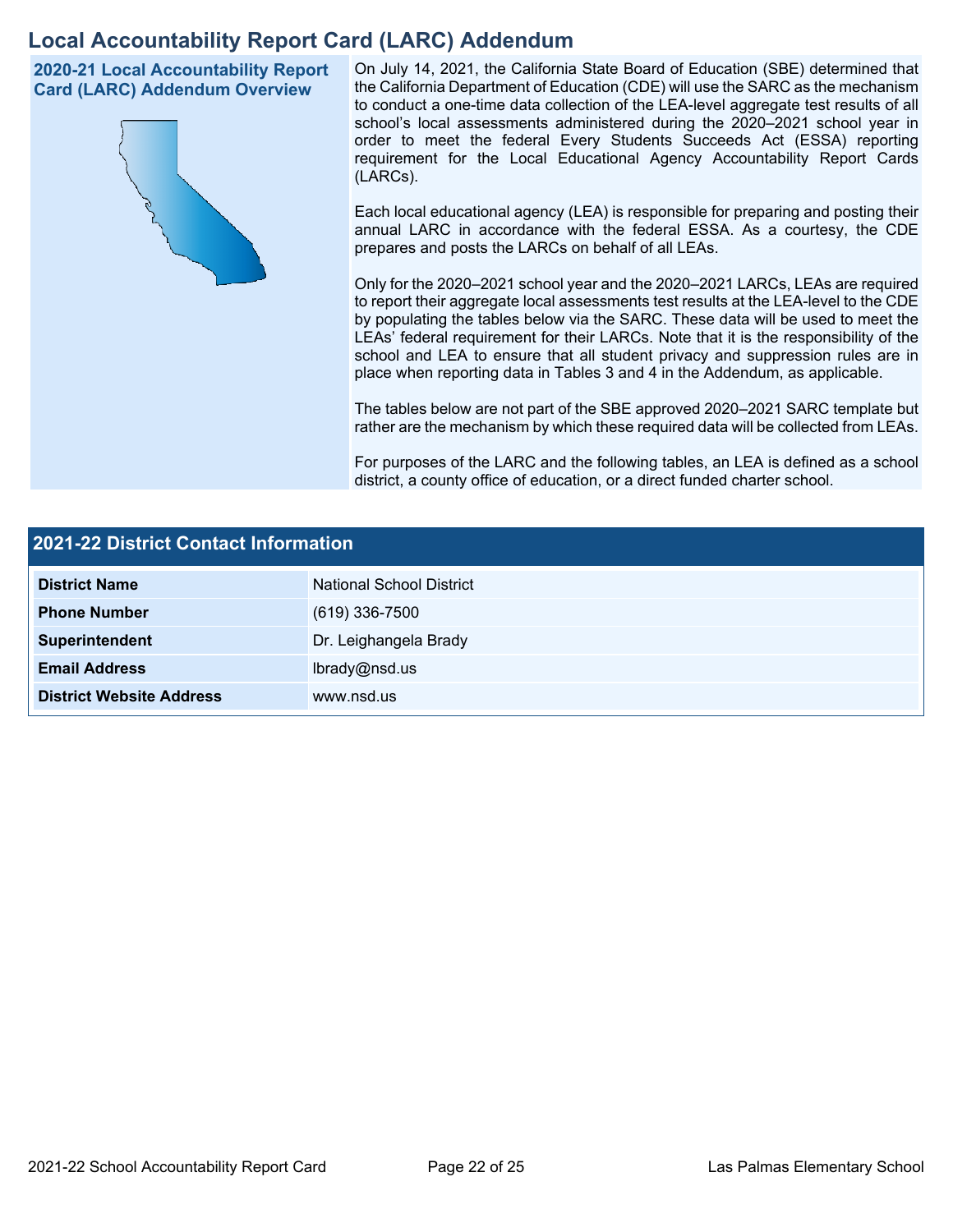# **2020-21 CAASPP Test Results in ELA by Student Group**

 and completing a state-administered assessment. The CDE will populate this table for schools in cases where the school CDE will populate this table with "NT" values, meaning this school did not test students using the CAASPP. See the local This table displays CAASPP test results in ELA by student group for students grades three through eight and grade eleven taking administered the CAASPP assessment. In cases where the school administered a local assessment instead of CAASPP, the assessment(s) table for more information.

| <b>CAASPP</b><br><b>Student Groups</b>               | <b>CAASPP</b><br><b>Total</b><br><b>Enrollment</b> | <b>CAASPP</b><br><b>Number</b><br><b>Tested</b> | <b>CAASPP</b><br><b>Percent</b><br><b>Tested</b> | <b>CAASPP</b><br><b>Percent</b><br><b>Not Tested</b> | <b>CAASPP</b><br><b>Percent</b><br><b>Met or</b><br><b>Exceeded</b> |
|------------------------------------------------------|----------------------------------------------------|-------------------------------------------------|--------------------------------------------------|------------------------------------------------------|---------------------------------------------------------------------|
| <b>All Students</b>                                  | 2815                                               | $\overline{2}$                                  | 0.07                                             | 99.93                                                | $\overline{\phantom{m}}$                                            |
| <b>Female</b>                                        | 1375                                               | $\mathbf 0$                                     | 0.00                                             | 100.00                                               |                                                                     |
| <b>Male</b>                                          | 1438                                               | $\overline{2}$                                  | 0.14                                             | 99.86                                                | --                                                                  |
| American Indian or Alaska Native                     | --                                                 | --                                              | $\overline{\phantom{a}}$                         | --                                                   | --                                                                  |
| <b>Asian</b>                                         | 47                                                 | 0                                               | 0.00                                             | 100.00                                               |                                                                     |
| <b>Black or African American</b>                     | 34                                                 | 0                                               | 0.00                                             | 100.00                                               |                                                                     |
| <b>Filipino</b>                                      | 219                                                | 0                                               | 0.00                                             | 100.00                                               |                                                                     |
| <b>Hispanic or Latino</b>                            | 2345                                               | 1                                               | 0.04                                             | 99.96                                                |                                                                     |
| <b>Native Hawaiian or Pacific Islander</b>           | 19                                                 | 0                                               | 0.00                                             | 100.00                                               |                                                                     |
| <b>Two or More Races</b>                             | 91                                                 | $\mathbf{1}$                                    | 1.10                                             | 98.90                                                | --                                                                  |
| <b>White</b>                                         | 58                                                 | $\Omega$                                        | 0.00                                             | 100.00                                               | $\hspace{0.05cm}$                                                   |
| <b>English Learners</b>                              | 1412                                               | $\mathbf{1}$                                    | 0.07                                             | 99.93                                                |                                                                     |
| <b>Foster Youth</b>                                  |                                                    | $\overline{\phantom{a}}$                        | $-$                                              |                                                      |                                                                     |
| <b>Homeless</b>                                      | 320                                                | 0                                               | 0.00                                             | 100.00                                               | --                                                                  |
| <b>Military</b>                                      | 13                                                 | 0                                               | 0.00                                             | 100.00                                               | --                                                                  |
| <b>Socioeconomically Disadvantaged</b>               | 2021                                               | $\overline{2}$                                  | 0.10                                             | 99.90                                                | --                                                                  |
| <b>Students Receiving Migrant Education Services</b> | $\mathbf{0}$                                       | $\mathbf 0$                                     | $\mathbf 0$                                      | 0                                                    | $\Omega$                                                            |
| <b>Students with Disabilities</b>                    | 379                                                | $\overline{2}$                                  | 0.53                                             | 99.47                                                |                                                                     |